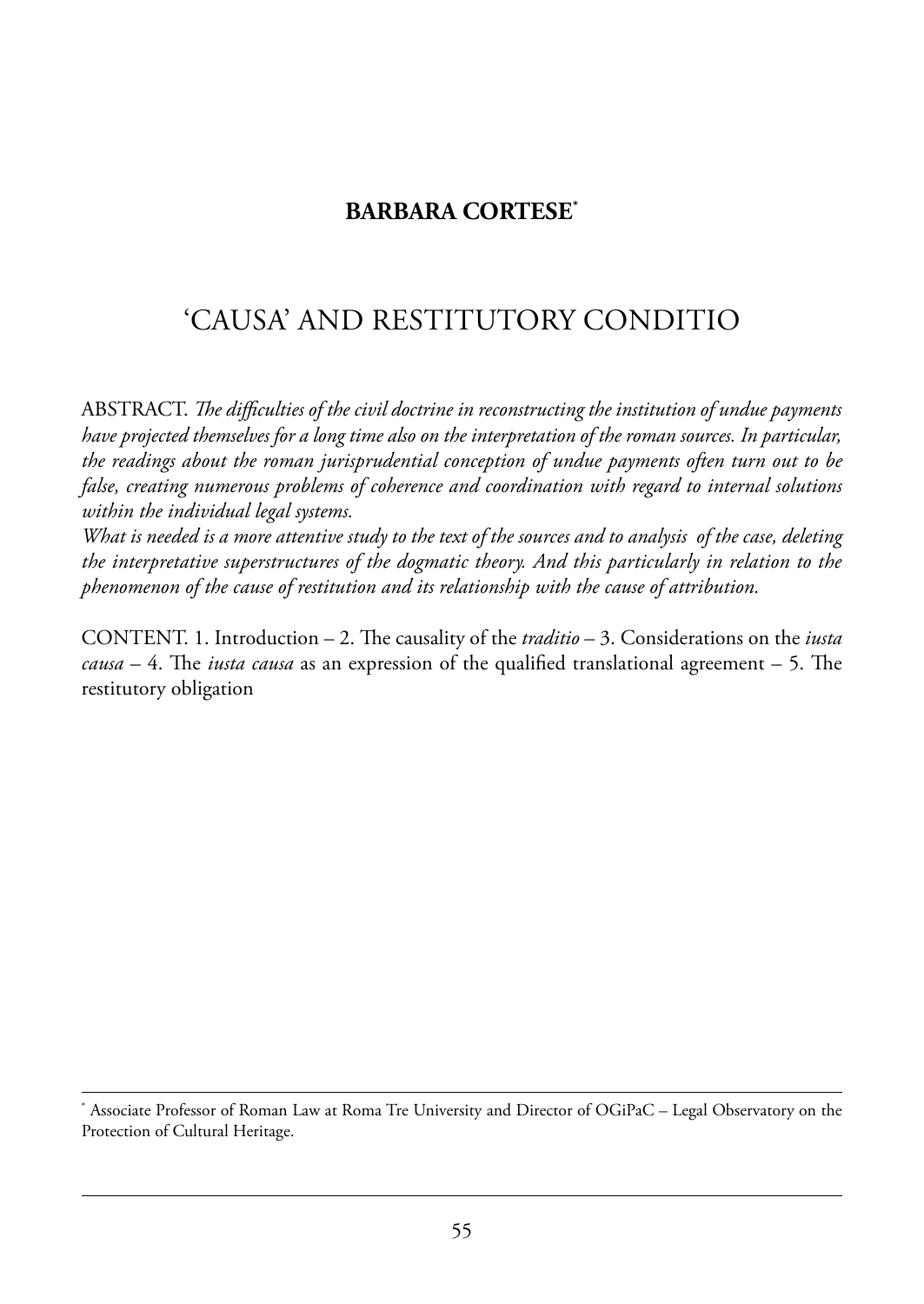#### *1. Introduction*

It is interesting to note that the difficulties of the civil doctrine in reconstructing the characters of the institution of undue payments have projected themselves for a long time also on the interpretation of the Roman sources. We frequently see references to Roman law as the historical foundation of civil doctrines, on the basis of readings that often turn out to be false, with respect to the panorama offered by Roman law.

A reconstruction of the Roman jurisprudential conception of undue payments, more attentive to the text of the sources and to their articulated case studies, accompanied by the "descaling" of classical jurisprudential thought from the interpretative superstructures of theory, should allow to better understand the configuration of the institution in its essential structure.

Given the particular perspective of this meeting, the reflection on the structure of the *indebiti solutio* and the relative *condictio* will be limited to the aspects that are considered relevant.

In general, as is well known, the *condictio*, as an *actio in personam*, occupied, in the classical era, a vast field of application, constituted by the various hypotheses identified by the *prudentes* through the casuistic interpretative method.

the *condictio*, then named '*indebiti*', represented the procedural remedy aimed at correcting the transfers made without recourse in the mistaken conviction of the duty of the act of payment.<sup>1</sup>

<sup>1</sup> Among the most relevant studies on *solutio indebiti* and *condictio*, U. ROBBE, La 'condictio' nel diritto *romano classico*, in *Studi Urbinati*, XiV, milano, 1940, p. 85 *et seq.*; C. sanfilippo, *'Condictio indebiti'. I. Il fondamento dell'obbligazione da indebito,* milano, 1943*;* s. solaZZi, *Le 'condictiones' e l'errore*, in *Scritti di diritto romano*, V, Napoli, 1972, passim; G. DONATUTI, *Le "causae" delle 'condictiones*', in *Studi parmensi*, 1951, passim; F. SCHWARTZ, *Die Grundlage*, cit., *passim*; G.G. arChi, *Variazioni in tema di 'indebiti solutio',* in *Studi in onore di Vincenzo Arangio Ruiz nel XLV anno del suo insegnamento,* iii, napoli, 1953, p. 355 *et seq*.; p. di iorio, entry *Condictiones,* in *Noviff. dig. it.,* iii, torino, 1959, p. 1062 *et seq*.; r. santoro, *Studi sulla 'condictio'*, in *Aupa*, 32, 1971, p. 181 *et seq*.; d. lieBs, *The history of the roman 'Condictio' up to Justinian*, in *The legal mind. Essays for T. Honoré*, oxford, 1986, p. 163 *et seq*.; B. kupisCh, entry *Arricchimento nel diritto romano, medievale, e moderno*, in *Dig. disc. priv.,* sez. civ., torino, 1987, i, 430 *et seq*.; V. Giuffrè, *Studi sul debito tra esperienza romana e ordinamenti moderni*, napoli, 1997; p. 10 *et seq.*; l. pelleCChi, *L'azione in ripetizione e le qualificazioni del 'dare' in Paul. 17 'ad Plaut.' D. 12.6.65. Contributo allo studio della 'condictio'*, in *SDHI*, lXiV, 1998, p. 69 *et seq*.; i. farGnoli, *'Alius solvit alius repetit'*. *Studi in tema di indebitum condicere*, milano, 2001, *passim*; a. saCCoCCio, '*Si certum petetur'. Dalla condictio dei veteres alle condictiones giustinianee,* milano, 2002, *passim*; l. VaCCa, *Osservazioni in tema di "condictio" e arricchimento*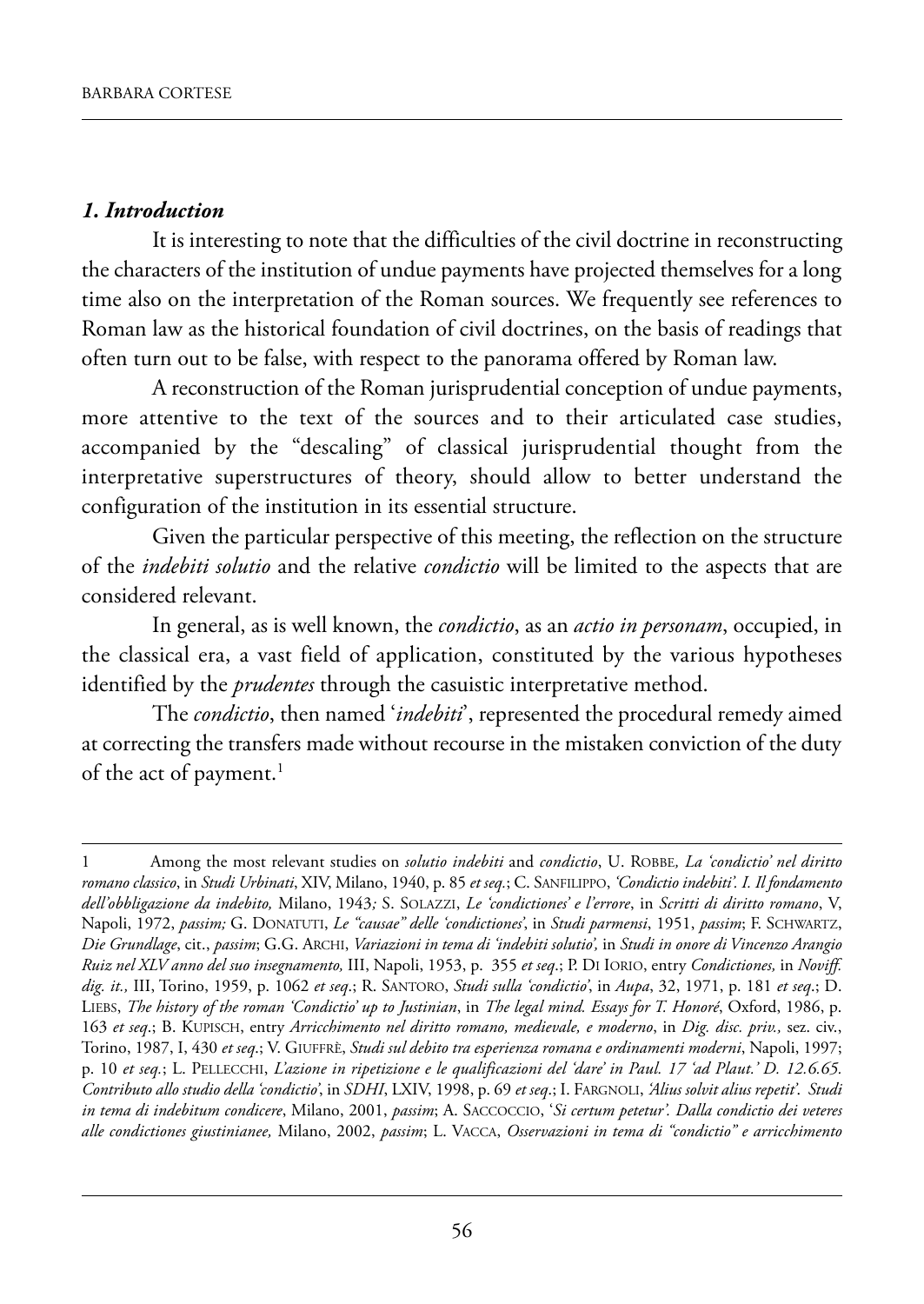from this point of view, it is therefore necessary to bear in mind that the *condictio indebiti* did not constitute a "coupled" action to the specific case "payment not due": the *indebiti solutio* constituted one of the numerous practical applications of the general *condictio*. this is because the *condictio* was an action that, for its structure, lent itself to different uses, all united by the claim to a *certum,* independently of the foundation. what we can define 'the area of restitution obligations' was also based on some rules developed by the jurisprudence, related to the problem of unjustified attributions, whose general scope allowed to identify casually the recurrence of the need to return, determining the extension of the application field of *condicere*.

Taking into account an absence of typing of the different *condictiones* (at least up to Justinian), we can try to deepen the concept of *indebiti solutio* as a case of unjustified attribution, placing it with the necessary caution in a perspective of substantive law, since it is an open jurisprudential law, mainly elaborated precisely in relation to the evolution of the scope of the procedural actions.

In particular, what seems appropriate to me to analyze is the profile of the translational mechanism that presupposes the institution of *indebiti solutio*, since it is the profile that has most seriously undermined the reconstruction of the relationship between the restitution of unjustified attributions and the Roman transferring ownership model.

the *indebiti solutio* represented a subspecies of the *solutio*, a formal act, fruit of the pontifical work of interpretation, which constituted the main mode of liberation from a constraint, first of a corporeal nature, such as that deriving from the *nexus*, later of a purely juridical nature, such as that deriving, for example, from *sponsio*. 2

*senza causa nel diritto romano classico,* in *Appartenenza e circolazione dei beni*, padova, 2006, p. 571 *et seq*.; C.a. Cannata, '*Cum alterius detrimento et iniuria fieri locupletiorem'. L'arricchimento ingiustificato nel diritto romano*, in *Scritti scelti di diritto romano*, ii, edited by letizia Vacca, torino, 2012, pp. 533-566; and, if permitted, also B. Cortese, indebiti solutio *e arricchimento ingiustificato. Modelli storici, tradizione romanistica e problemi attuali*, Napoli, 2013; EAD., Quod sine iusta causa est posse condici, Napoli, 2013; M. VARVARO, Condictio e causa actionis, in *AUPA*, lVii, 2014, p. 265 *et seq*.

<sup>2</sup> see G. lonGo, entry *Pagamento (dir. rom.),* in *Noviss. dig. it.*, Xii, torino, 1965, p. 316 *et seq*.; m. sarGenti, entry *Pagamento (dir. rom.),* in *Enc. dir*., XXXi, 1981, p. 532 *et seq*.; puGliese, *Istituzioni*, cit., pp. 622- 624. the *solutio* was originally a strictly formal act, characterized by symmetry with respect to the act with which the bond was assumed, such as the need to resort to the ritual book, in case the bond was derived from *nexus,* or as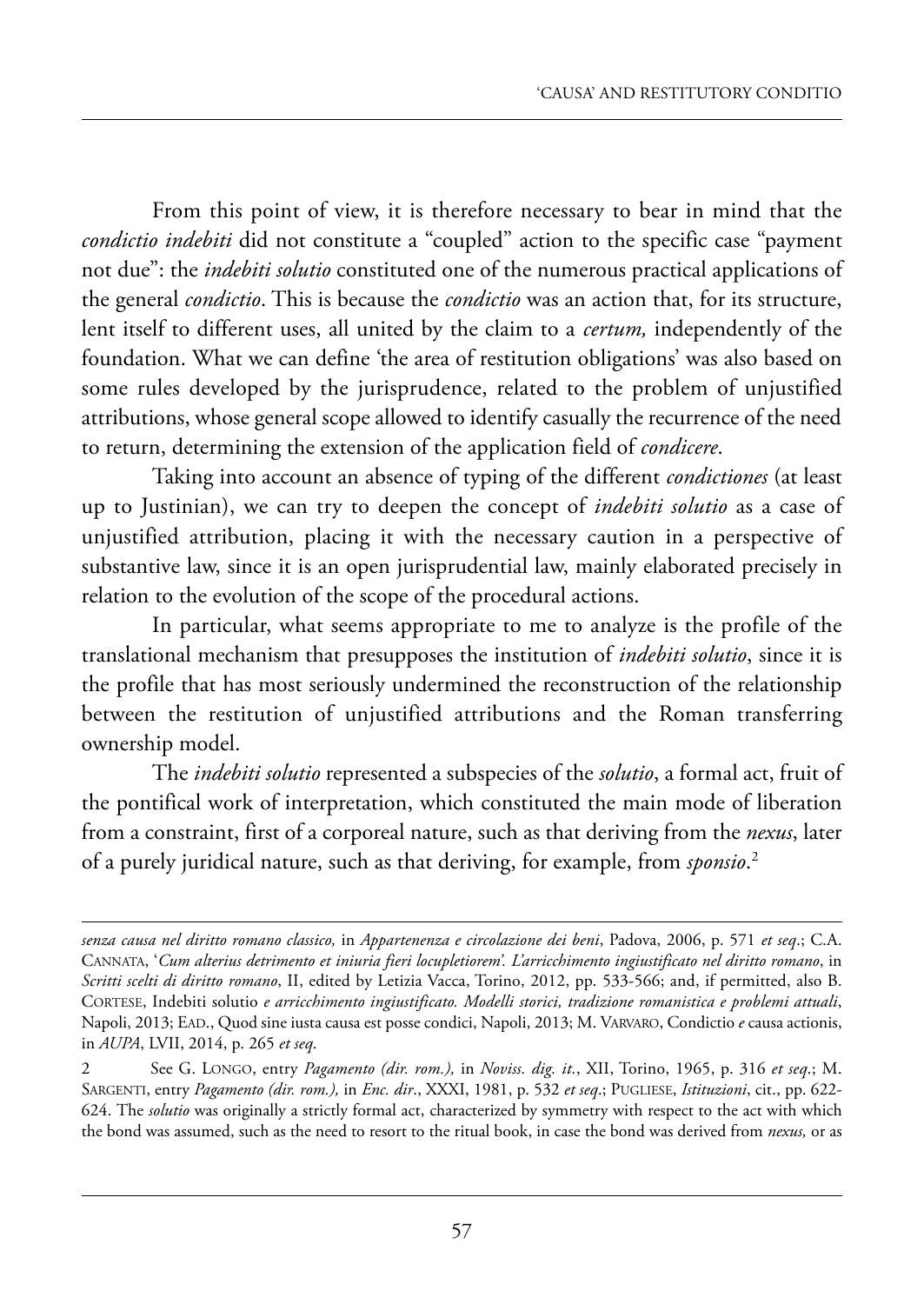The evolution of the Roman legal system has gradually led to the abandonment of the formalism of the *solutio*, which has become an ordinary act of fulfillment of a satisfying nature, following which the obligation on the debtor was considered to be definitively settled.<sup>3</sup>

as regards the specific hypothesis of *indebiti solutio*, as can be seen from the same denomination, this constituted the extinction act of an undue obligation because it did not exist or did not exist on the performer or, although the *solvens* required payment, it was an obligation on a person other than the recipient.

this is clearly stated by paul, who in a text extracted from his commentary *ad Plautium*, distinguishes the hypothesis of the 'objective undue' from those of the undue *ex latere accipientis* and the undue *ex latere solventis*:

d.12.6.65.9 (paul. 70 *ad Plaut.*): *Indebitum est non tantum, quod omnino non debetur, sed et quod alii debetur, si alii solvatur, aut si id quod alius debebat alius quasi ipse debeat solvat*.

In the hypothesis of payments not due, the *solvens* had the right to recover what was paid:

d. 12.6.7 (pomp. 7 *ad Sab*.): *Quod indebitum per errorem solvitur, aut ipsum aut tantundem repetitur.*

In the perspective of our investigation, the statement by Cannata assumes

3 this is how he reconstructs the history of the institute kupisCh*,* entry *Arricchimento,* cit., p. 426; see also G. puGliese-f. sitZia-l.VaCCa, *Istituzioni di diritto romano* 3, torino, 2012, pp. 421 *et seq*.

an example, the verbal *acceptilatio*, in the case of a bond contracted by *sponsio*. it was a real act of liberation, functionally aimed at regaining freedom from the debtor, and it remained such even during the historical development of Roman law, when the *solutio per aes et libram* became an imaginary *solutio*, that is, a mode of liberation in solemn form adaptable to every type of *obligatio civilis*, in which more than the aspect of payment (*aes* was no longer the instrument of liberation, payment in the *solutio per aes et libram* is symbolic) prevails the fact of the dissolution of the bond: Gai. 3.173; D. 46.3.54; D. 42.1.4.7. For an analysis of the negotiation forms *per aes et libram*, see Cannata, *Per un storia*, cit., pp. 62-64.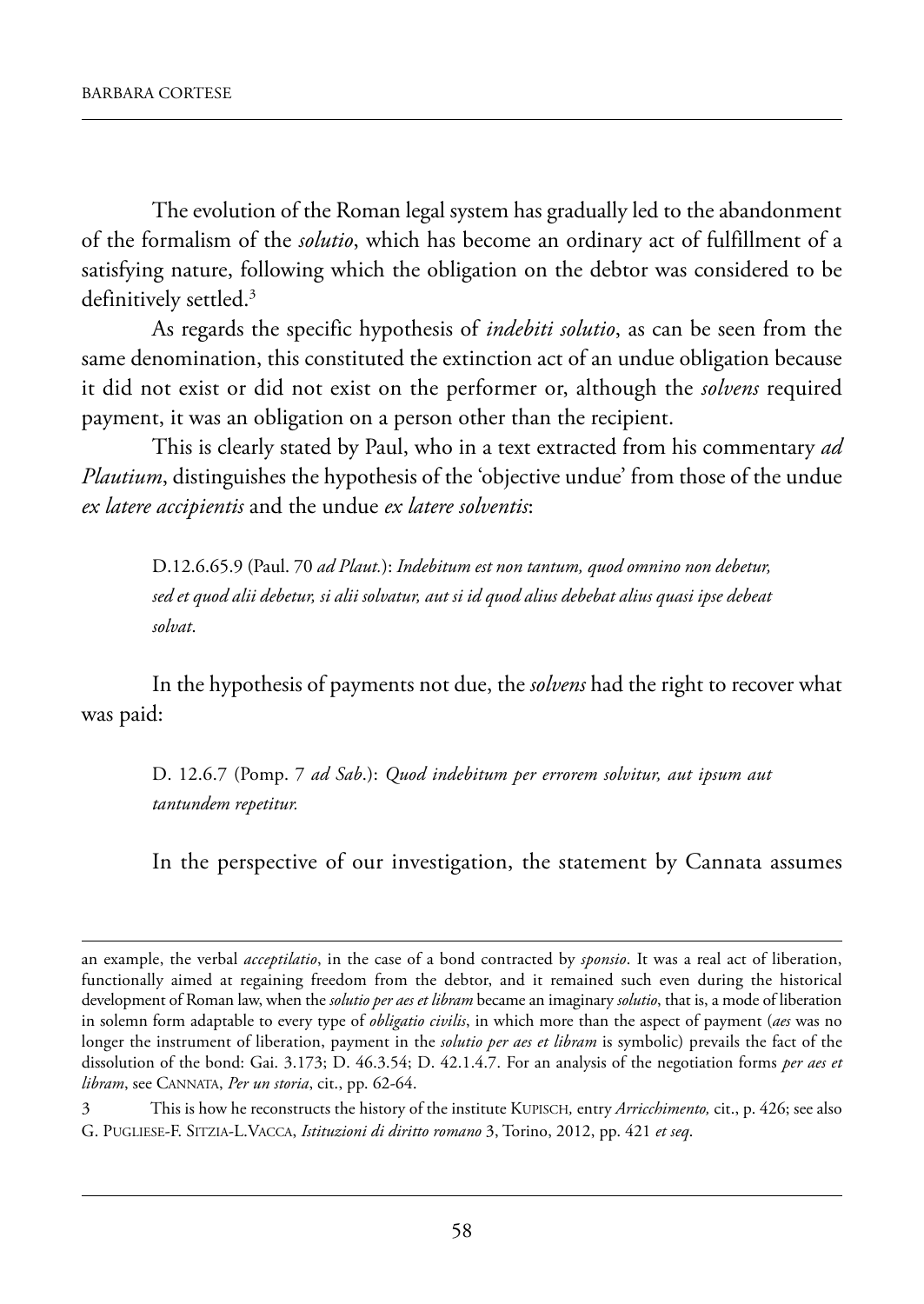particular relevance, according to which the persecution, by *condictio*, of the payment of undue is the result of an interpretation work on the attributions made through *dationes*. 4

It is essential to investigate the transferring mechanism assumed by the *solutio* and which generates the restitutory obligation, as there has often been an overlap of the two problems, confusing the problem of the cause of attribution, inherent in the transferring moment, with the cause of justification of the attribution, pertaining to the restitution case.

Meanwhile, it should immediately be noted that the use of the *condictio,* as a personal action aimed at the recovery of the loan in pecuniary terms, assumed that, despite the non-existence of the obligation, the attribution was not due to have produced its effects anyway.

It should thus be held, just as a function of the *indebiti solutio*, that the acts of attribution, generally the *datio rei* <sup>5</sup> in which the *solutio* materialized, had a transferring efficacy completely independent of the existence or validity of the obligation in function of which the attribution had taken place.

The attention, therefore, must be turned mainly to the nature of the transfer acts or deeds; and the investigation must be addressed, in particular, to the structure of the *traditio*, <sup>6</sup> omitting here the *mancipatio* and *in iure cessio*, because their structure does not involve any particular interpretative problem, as acts of an abstract nature and therefore perfectly able to produce effects, even in the absence of an obligation that integrates the 'cause of the transfer'.

<sup>4</sup> CANNATA, *Cum alterius detrimento*, cit., p. 548.

<sup>5</sup> C. SANFILIPPO, *Condictio indebiti*, p. 76 *et seq*.; A. D'ORS, *Rèplicas panormitanas IV. Sobre la sopuesta 'condictio' sin 'datio'*, in *Iura,* XXV, 1974, p. 27; KUPISCH, entry *Arricchimento*, cit., p. 432 *et seq*.; CANNATA, *Cum alterius detrimento*, cit., p. 553. Actually not all doctrine agrees on the identifiability of essential assumptions for the experiment of the action; according to some, in fact, the *condictio* presupposed the data, but it was also possible to experience it in cases of patrimonial attributions *ex iniusta causa* as a result of *delegatio, consumptio nummorum, commixtio, acceptilatio, usucapio*: DONATUTI, *Le 'causae'*, cit., pp. 713-717. SANTORO (*Studi,* cit., p. 185 *et seq*.) denied that the *datio* generally constituted the presupposition of the *condictio*; last FARGNOLI, Alius solvit, cit., p. 246 *et seq*., which identifies among other things a wide use of undue *condictio* in triangular relationships.

<sup>6</sup> In addition to the various works on the institutions of Roman law, see B. ALBANESE, *Gli atti negoziali nel diritto privato romano*, Padova, 1982, *passim*.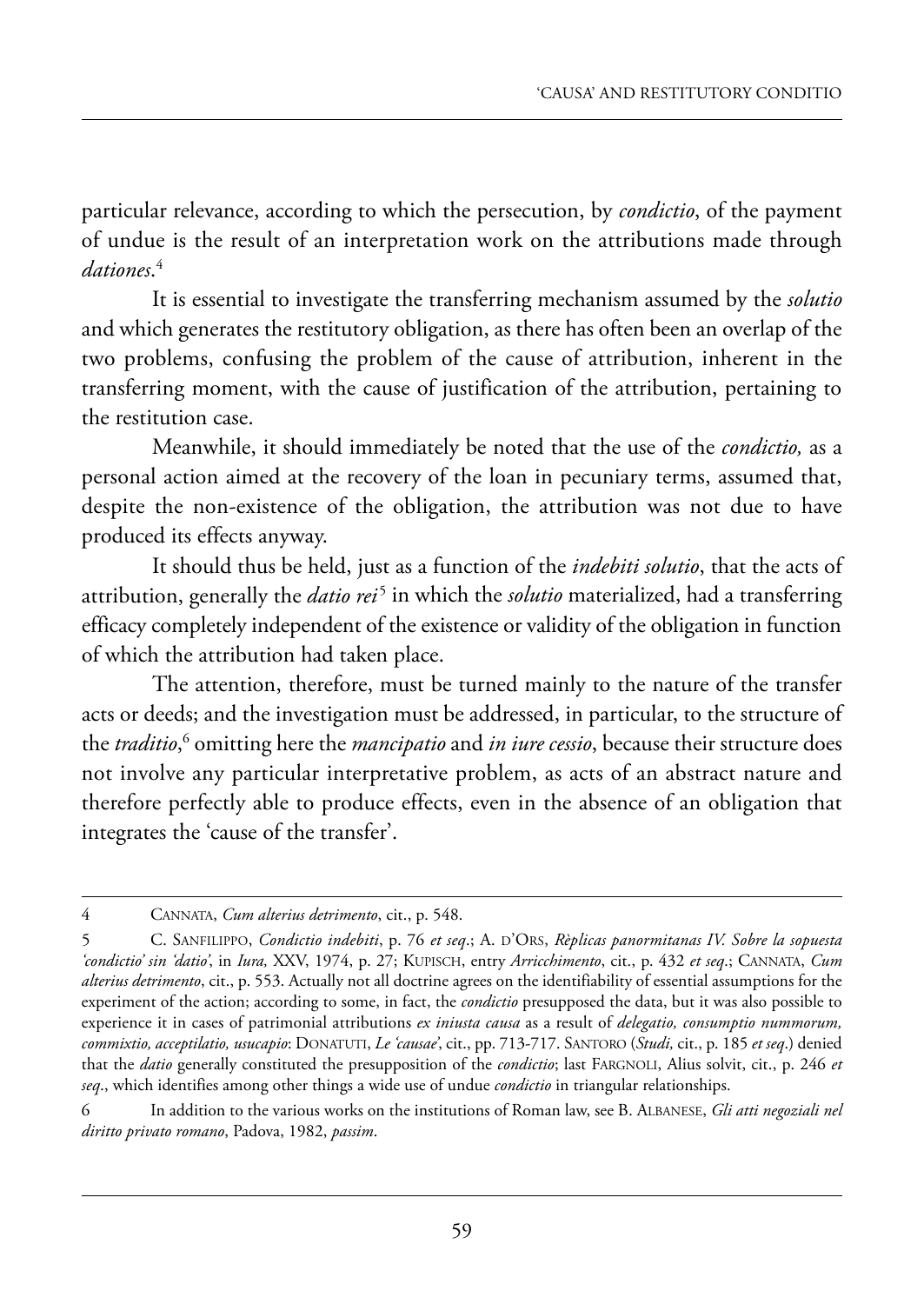#### *2. The causality of the* **traditio**

The interpretative problem that poses the *traditio* is due to the (apparent) contradictory nature of the sources about the necessity of a cause supporting the act:

d. 41.1.31(paul. 31 *ad ed*.): *Nunquam nuda traditio trasfert dominium, sed ita, si venditionis aut aliqua iusta causa praecesserit propter quam traditio sequeretur*.

paul states that the "naked" *traditio*, hence the mere delivery, cannot transfer the domain, but it is necessary that there is a "cause", such as that related to the sale, or to another cause considered "right".

Gaius also expresses himself in the same sense:

Gai. 2.20: *Item si tibi vestem vel aurum vel argentium tradidero sive ex venditionis causa, sive ex donationis, sive quavis alia ex causa statim tua fit ea res, si modo ego eius dominus sim.*<sup>7</sup>

In order for the domain to be transferred («that the thing becomes yours as I am its dominus», says Gaius) it is necessary that the thing be delivered as a sale, donation or other cause.

On the basis of these texts, the theory of the causality of the *traditio*<sup>8</sup> has been

Gaius, unlike Paul in D. 41.1.31 who does not report that the cause must be "iusta", reports a relationship prior to the *traditio*, to which the requested cause must be traced.

<sup>8</sup> The idea of the causal *traditio* was born among the jurists of the intermediate period in part also because of the Justinian compilation of the texts mentioning the *mancipatio*: see C. 2.3.20: *Traditionibus ed usucapionibus* dominia rerum, non nudis pactis transferuntur. In the field of modern Roman doctrinal "architecture", it was Betti who gave new vigour to the theory of causality, in particular, see *Sul carattere causale della traditio,* in *Studi in onore di Salvatore Riccobono,* iV, palermo, 1936, especially pp. 113-118. Betti links the translation effect to the relationship that the parties intend to make, that is to say to the typical cause, as an element necessarily intrinsic to the *traditio*. on the necessity of a causal element, see also G. Grosso, entry *Causa (dir. rom)*, in *Enc. dir.*, Vi, milano,1960, p. 532 *et seq*.; J.G. fuChs, *Iusta causa traditionis in der Romanistischen Wissenschaft*, helbing & lichtenhastein, 1952, p. 130 *et seq*.; m. kaser, *Zur iusta causa traditionis*, in *BIDR*, lXiV, 1961, p. 61 *et seq*. the *traditio* is also defined as a shop with multiple causes or with alternative causes, puGliese-sitZia-VaCCa, *Istituzioni*, cit., p. 277. see also kupisCh, entry *Arricchimento*, cit., p. 421 *et seq*. and C.a. Cannata, «*Traditio*» *causale* «*traditio» astratta: una*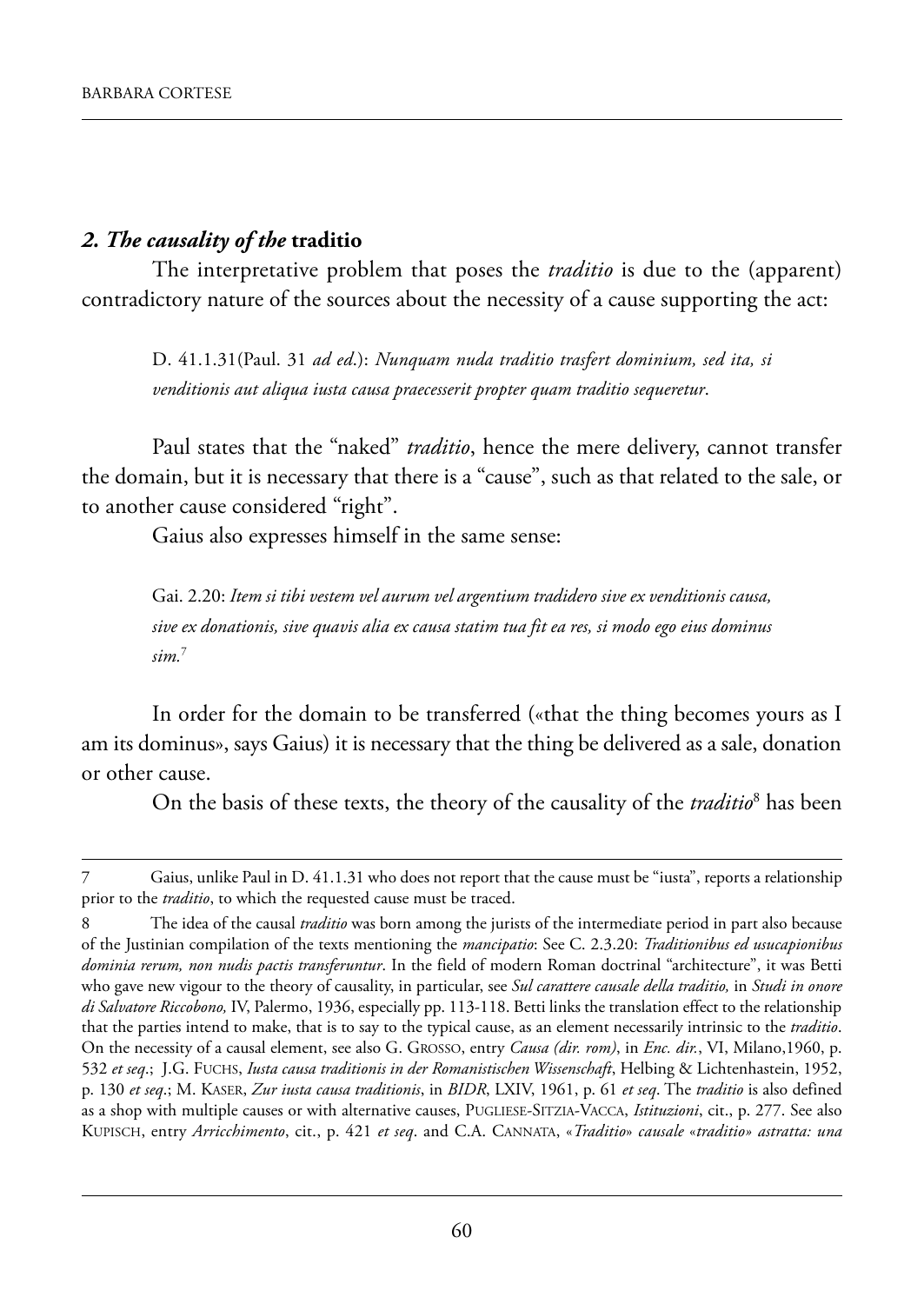elaborated, widely shared by most doctrine.

It must immediately be observed that the controversial point, even in the light of the texts cited, is not so much the need for a cause that allows the production of the transferring effect, but the concept of "*causa traditionis*".

In this regard, the major interpretative difficulties were presented: this is because, probably, the Civilians, starting from the Common law, as well as the Romanist doctrine, may have put modern practical questions on the interpretation of classical sources.<sup>9</sup>

The difficulties encountered by modern jurists in reconciling the transferring model based on the principle of causality with the restorative remedy envisaged in the case of undue are considerable; and the same Romanist criticism has clashed with the incompatibility of a remedy such as the *condictio indebiti*, with the configuration of the *traditio* as an intrinsically causal transfer, in which the cause is constituted by purposes recognized by the order as typical, essentially identified with the negotiation agreements.<sup>10</sup>

This construction of the causality of the '*traditio*' implies the recognition of a valid transfer of ownership only when the *traditio* had been carried out for the purpose of sale, loan, or due to donation or dowry; the causal agreement could correspond to a contract, as in the case of the sale or the mortgage, just as it could not correspond to it, as in the case of the *donatio* or the *costitutio dotis* that were not considered contracts by the Romans.

This reading would not pose particular problems if it were not for the wellknown question about the space occupied by an *actio in personam*, such as the *condictio*, which sanctioned unjustified attributions, in a system in which the 'typical cause' allowed an 'upstream' check on the justification of the transfer of the property: this even

*precisazione storico-comparatistica*, in *Scritti scelti di diritto romano*, ii, edited by letizia Vacca, torino, 2012, pp. 141- 152: they consider the *traditio* a causal translation shop, but with ideas about the 'cause' different from the traditional ones.

<sup>9</sup> l. VaCCa, *Condictio e iusta causa traditionis*, in *Studi in memoria di Berthold Kupisch e Paolo Maria Vecchi*, edited by S. Patti e L. Vacca, Napoli, 2019, p. 139 et seq.

<sup>10</sup> BETTI, *Sul carattere causale*, cit., p. 117.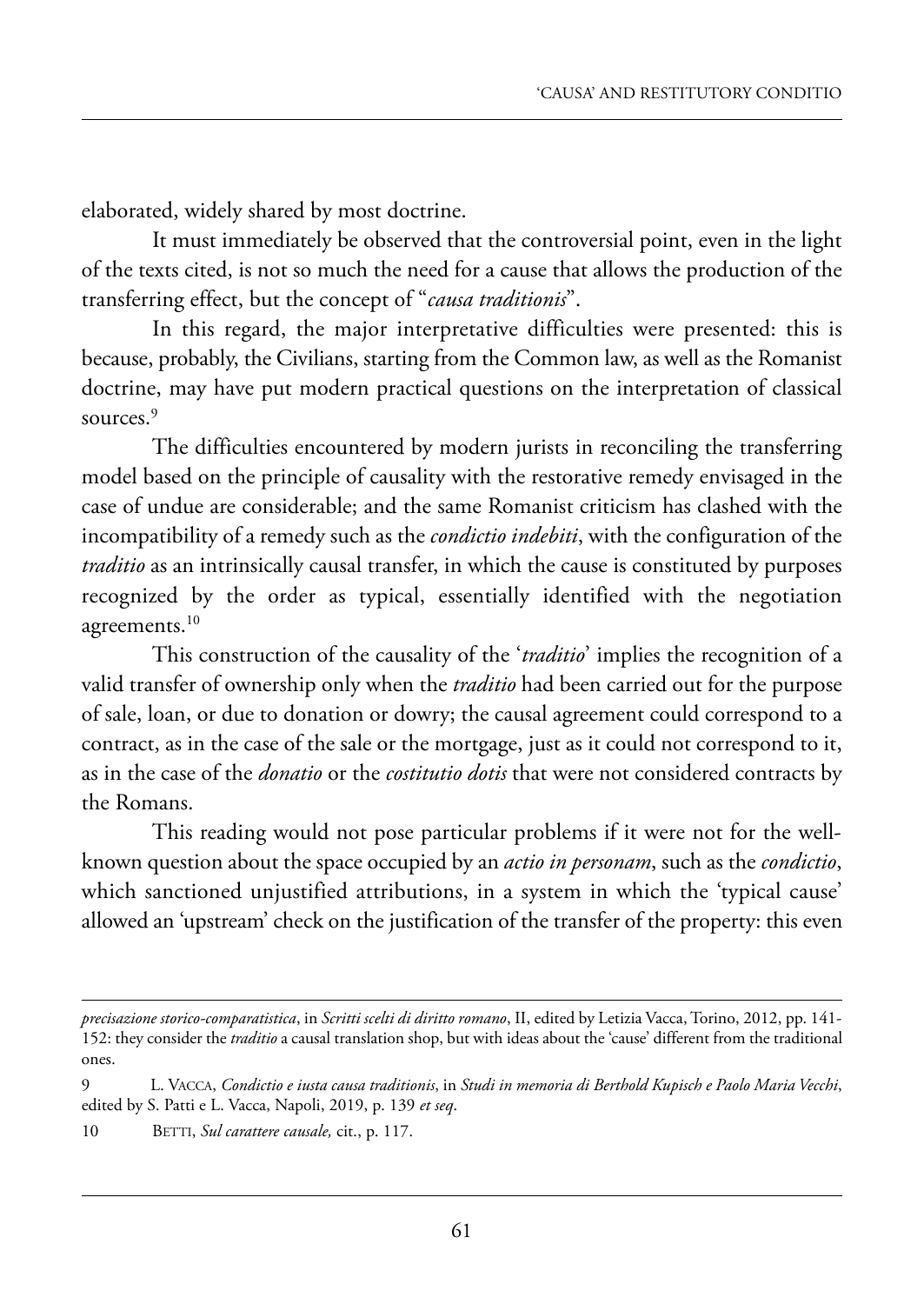more evident in the case of undue *solutio* carried out by means of *traditio*, in which the absence of a just cause would have had to prevent the occurrence of the translational effectiveness and render the appeal completely useless to the *condictio*.

moreover, the figure of the *causa solutionis* is well connected to another historical misunderstanding that is not possible to face, at least not in the in-depth way that the problem would require.

The doctrine of the 'putative cause' is referred to.

This is a juridical construction of particular historical importance because it has greatly influenced the legal formulations of property transfer models and it is ideally suited for a parallel with the construction of the figure of the *causa solutionis* and the theoretical consequences produced by it.

The medieval juridical science met first with the apparent contradiction between the structure of the *condictio* and the principle of causality of the *traditio*. 11

The answer to this contradiction was given by the invention of the putative cause.

In this regard, let us examine the well-known gloss by Accursio to the fragment of paul12 on the *iusta causa traditionis*:

Gl. Iusta causa ad D. 41.1.31 pr. "*iusta causa*": *vera vel putativa, alioquin, id est si dicas ex causa putativa non trasferri dominium, totus titulus de condictione indebiti repugnaret: qui titulus habet locum quando transfertur dominium alicuius rei ex putativa causa…*

The reflection of the glossator is extremely "practical": Accursio writes, in fact, that the right cause of which paul speaks can be both true and putative, *i.e.*, only in the intentions of the parties. This is because, otherwise, the entire title (of the Digest) dedicated to *condictio indebiti* («totus titulus de condictione indebiti repugnaret») should be eliminated.

This is supposed to avoid running into a macroscopic contradiction with the transfer system built by medieval jurists.

<sup>11</sup> Cannata, «*Traditio*» *causale,* cit., 153; VaCCa, *Osservazioni,* cit., pp. 581-583.

<sup>12</sup> Cannata, «*Traditio*» *causale,* cit., 153; VaCCa, *Osservazioni,* cit., pp. 581-583.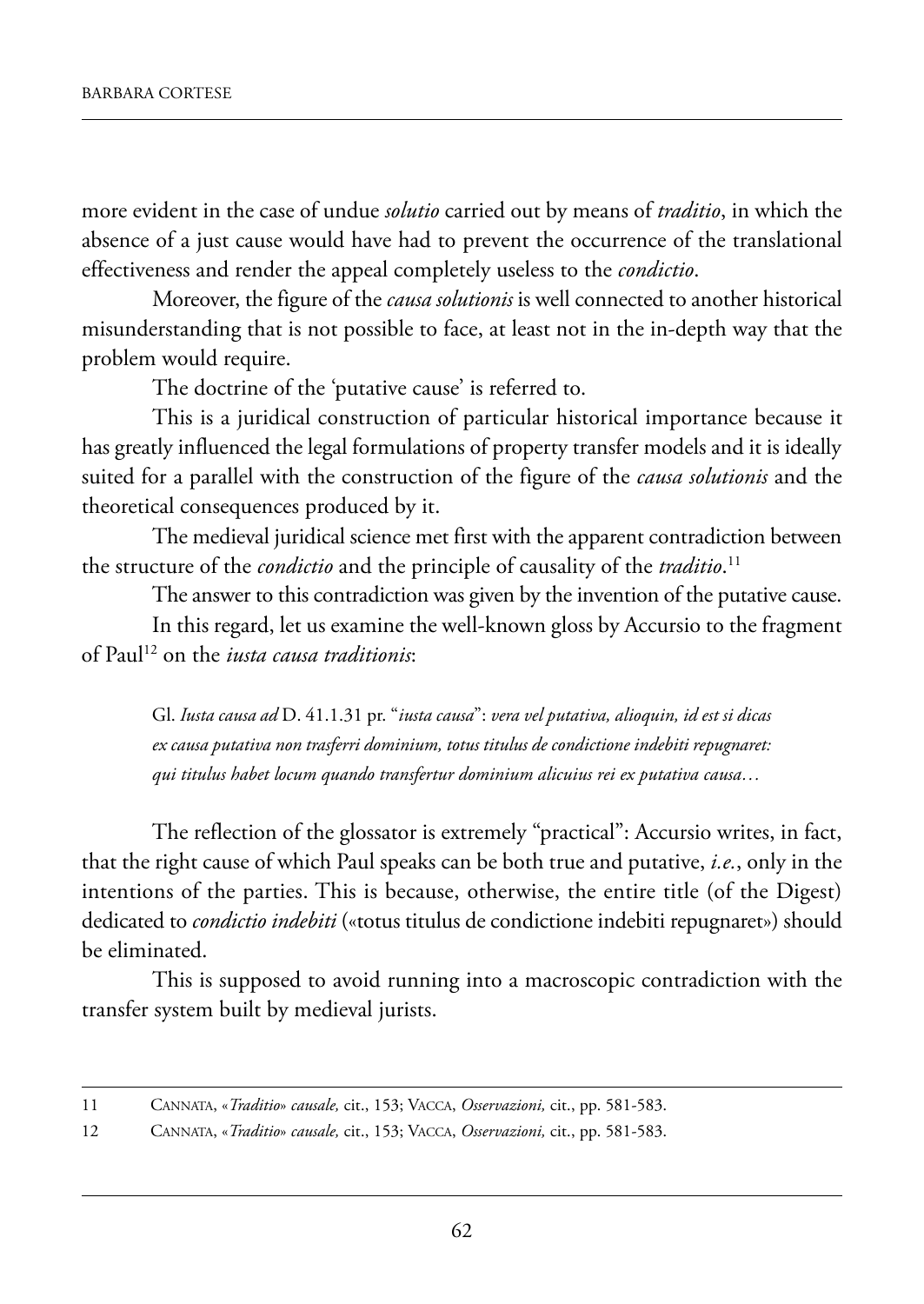This is an interpretation rendered in a state of difficulty in identifying a coherent connection between remedy and structure of the transfer method: the reasoning is independent of any investigation into the phenomenon of the cause of the transfer; accursio limits himself to attributing validity to the cause that the parties had mistakenly and in good faith considered valid.

this is the impasse generated by the idea of the binomial *causa remota-causa proxima*, typical of the elaborations around the figure of the 'cause' in medieval law,<sup>13</sup> which is made to coincide with the other binomial expressing the functioning of the models of transferring of the property, that of the titulus and of the modus, $14$ characterizing the real rights that the sixteenth-century legal science had accepted, and that followed precisely the interpretation of the sources concerning the cause of the *traditio*.<sup>15</sup> According to this reading, the causal transfer is characterized by the need for a valid juridical foundation that justifies the transfer of property in a definitive way (*causa remota*, that is, the most modern titulus)16 and from an external act that realizes the transfer (*cause proxima* or, in modern key, the modus).<sup>17</sup>

In this way the *traditio* ends up being identified with the modus, the material act of ownership, constituted by the delivery of the good accompanied by the will of the parties to transfer; while the titulus is identified with the negotiating cause, on which the *traditio* depends, completely distorting the Roman setting and attributing to the causal agreement made with *traditio* the double value of titulus and modus, to use the

<sup>13</sup> see i. BiroCChi, *Vendita e trasferimento della proprietà nel diritto comune*, in *Vendita e trasferimento della proprietà nella prospettiva storico-comparatistica*, in *Atti del congresso internazionale Pisa-Viareggio-Lucca (17-21 aprile 1990)*, edited by letizia Vacca, i, milano 1991, p. 139 *et seq*.

<sup>14</sup> f. hofmann, *Die Lehre vom titulus adquirendi und vom der iusta causa traditionis*, wien, 1873, p. 21 *et seq*. and p. 36 *et seq*.; fuChs, *Iusta causa*, cit., p. 73 *et seq*.

<sup>15</sup> h. CoinG, *Europäisches Privatrecht, I: Älteres gemeines Recht (1500 bis 1800)*, müchen, 1985, p. 179 *et seq*., p. 303 *et seq*.

<sup>16</sup> hofmann, *Die Lehre,* cit., p. 42.

<sup>17</sup> The development of this doctrine will lead to the "pure causal" system adopted by the Prussian Code (ALR  $\S$ § 1-2 I, 9; § 1 I, 10) and the Austrian Code (ABGB § 423-426 e § 431) as well as to the transfer system based on the principle of translational consent typical of the civil Code (art. 1196 of the Civil Code after the reform of 1 october 2016) and of the italian Civil Code of 1865 (art. 1125) and of 1942 (art. 1376). see kupisCh, *Causalità e astrattezza*, in *Vendita e trasferimento*, cit., p. 433 *et seq*.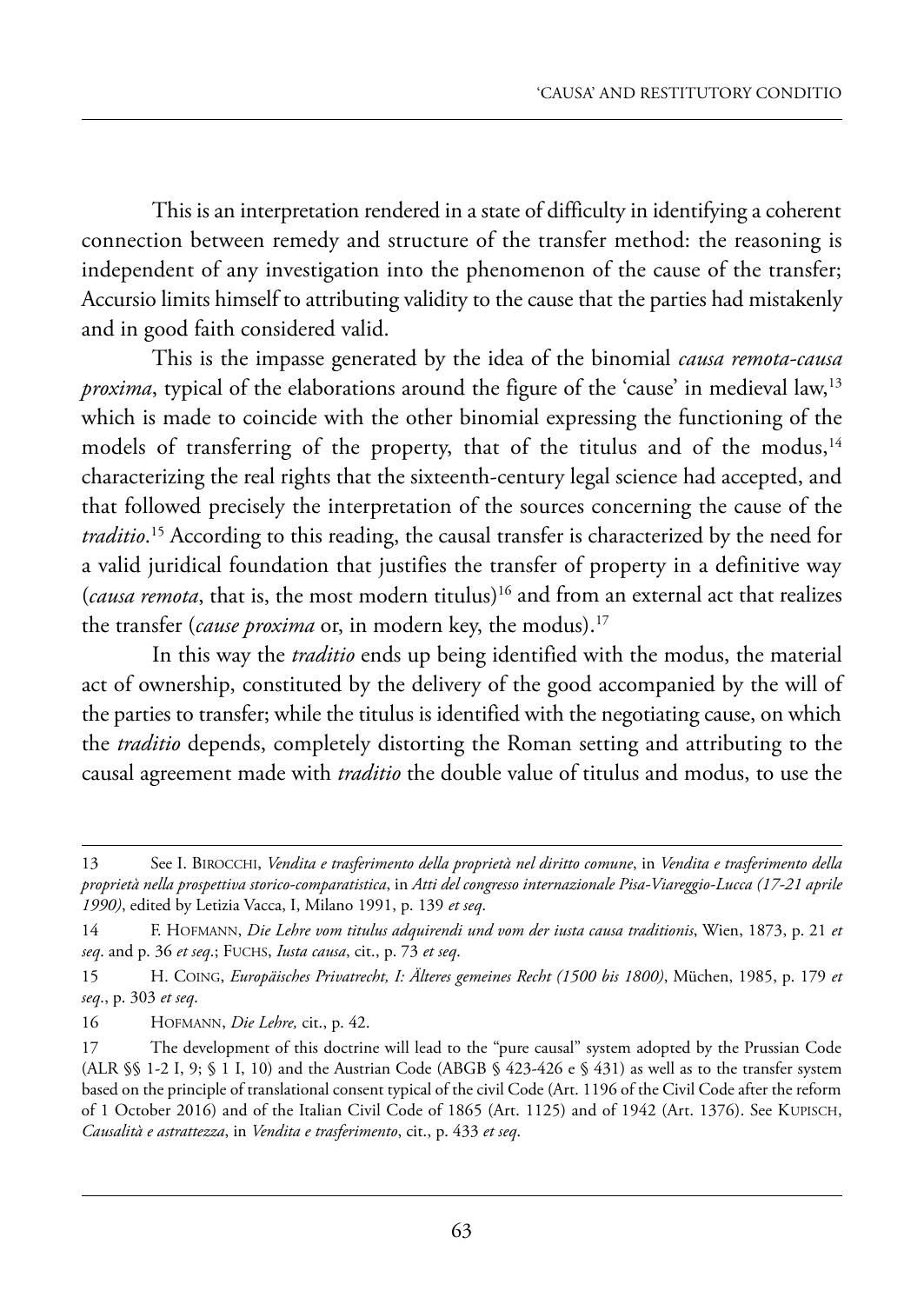same categories.

Since Accursio was not able to justify the occurrence of the transfer of the ownership of the asset in the hypothesis of *indebiti solutio* given the absence of the remote cause – the obligation to be fulfilled originated by a titulus – he resorted to the elaboration of the figure of the putative cause, integrating the mere belief of the parties of the existence of the obligation to be extinguished, and that constitutes a valid remote cause, or, if you will, a valid titulus.18

moreover, the doctrine of the titulus and of the modus leads to an abstract model of transfer of property going in the opposite direction to the first ideas of the medieval legal science.<sup>19</sup>

#### *3. Considerations on the* **iusta causa**

The observations to be made are manifold, also because none of the readings of the sources examined so far would seem to accurately reflect the model of transfer of Roman property.

The juxtaposition operated here between the 'putative cause' of the glossators

<sup>18</sup> On the question of the *cause-condictium* relationship in medieval science, see in particular A. SÖLLNER, *Die Causa im Konditionen und Vertragsrecht des Mittelalters bei den Glossatoren, Kommentatoren und Kanonisten,* in *Z.R.G., Rom. Abt.,* lXXVii, 1960, pp. 182-269.

<sup>19</sup> from the putative cause to the abstractness of the transfer by *traditio*, the step was relatively short: Baldo observed that the consent of the parties to the transfer by contract is sufficient to produce the translational effect. (*Opera omnia*, Viii, ed. Venetiis, 1615, *super* C. 4.50.6: *ex consensu propter contractum: ita quod causa immediata id est consensus in traslatione dominiii est sufficiens ad dominium transferendum*); the commentator also considered that an invalid *titulus adquirendi* was sufficient as an element in support of the act of transfer: BALDUS, *Opera*, cit., *ad* C. 2.3.20: *Consensus tradentis habentis trasferendi dominium potestatem, subsistente causa vera vel putativa, ad traslationis dominii ordinata, inducit traslationem dominii. Quaelibet ergo traditio ordinatur a sua causa*. the importance for the translational effect of the encounter between the will of the *tradens* and the will of the *accipiens* will be underlined by the Donello, *Commentarii, cit., XIV, 16* n° 9, and by Pothier, *Traité de l'action condictio indebiti*, n° 178. The latter, however, was not followed by the compilers of the civil code, while his own idea found expression in the German legal science. the abstractness of the *traditio* and, in general, of the transfer of property, in fact, was taken up and affirmed with vigour by F.C. VON SAVIGNY, *Das Obligationenrecht als Teil des heutingen Römischen Rechts* II, Berlin, 1853, pp. 256 *et seq*., who, criticizing the *titulus+modus* mechanism, claimed, using the example of giving alms to the beggars, that the translational effect is linked only to the will to transfer, while the cause is nothing more than the testimony, the index of that will, so that the delivery with the agreement to the transfer of ownership gives rise to a single act, or rather a contract with real effect, the *dinglicher Vertrag*, what is the *traditio* (ID., *Das Obligationenrecht*, cit., pp. 257 *et seq*.).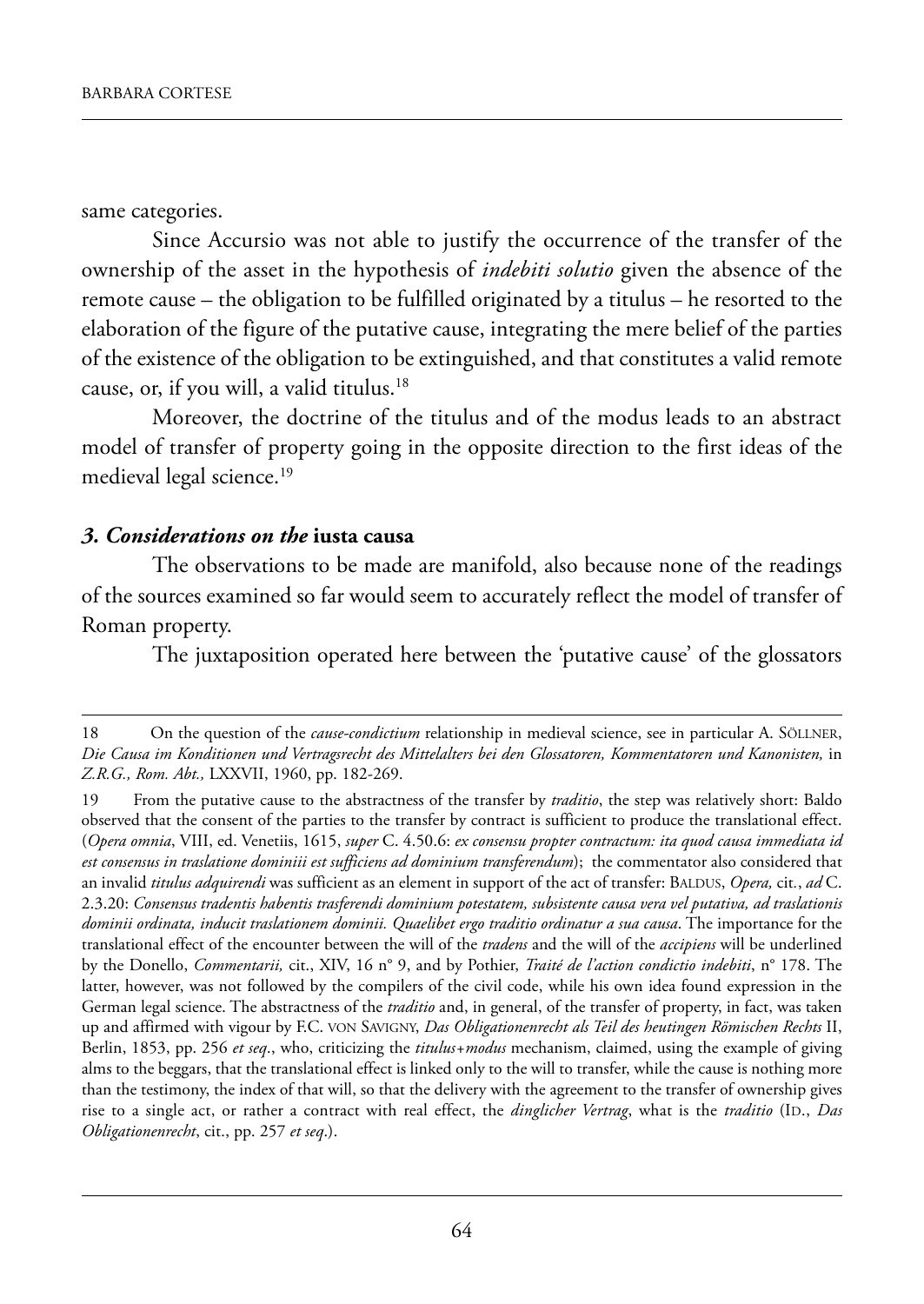and the constructions of the modern romanistic science on the *traditionis causa* (like that of Cannata or of kupisch) ends up in affirming the impossibility of attributing to the payment, especially to an undue payment, a structure modeled on the typical legal acts, primarily when this typicality takes on the appearance of causality in a "traditional" sense.

this incongruity has also strengthened the parallel idea of abstract *traditio*, a construction that is part of the Romanist doctrine<sup>20</sup> based on the most significant datum<sup>21</sup> of an absence of concordance in the same Roman sources about the necessity of the cause in support of the *traditio*.

In a fragment extracted from the *Res cottidianae*, it is stated that, according to the principles of natural law, nothing is more effective for transferring the property than the will of the owner himself, that meets the will of the *accipiens* to buy.

d.41.1.9.3. (Gai. 2 *aur.*): *Haec quoque res quae traditione nostrae fiunt, iure gentium nobis adquiruntur: nihil enim tam conveniens est naturali aequitati quam voluntatem domini volentis rem suam in alium transferre ratam haberi*.

In a text by Giuliano, $22$  it is reported that the lack of agreement between the parties on the cause does not invalidate the real effect of the *traditio*, noting for the purposes of transferring essentially only the agreement on the '*tradere*', namely on the transfer:23

<sup>20</sup> we owe to Voci the most important reinterpretation of the theory of the abstractness of the *traditio*: see above all p. VoCi, *Modi d'acquisto della proprietà*, milano, 1952, p. 138 *et seq*. the *traditio* is configured as an abstract translational shop on the basis of the elaborations of the German pandettism: A. BURDESE, *Manuale di diritto privato romano*, torino, 1987, p. 307 *et seq*.; m. marrone, *Istituzioni di diritto romano*, palermo, 1989, p. 435 *et seq*. for a consideration of the *iusta causa traditionis* as integration of the will of the parties to the realization of the transfer, see also M. TALAMANCA, *Istituzioni di diritto romano*, Milan, 1990, pp. 436-437.

<sup>21</sup> It is an interpretative path followed by a part of the science of *ius commune*, while the School of natural law, like savigny, comes to the idea of the translational will transcending the cause on the basis of conceptual reflections based on the role of consensus and the role of the force of the will in the context of translational delivery.

<sup>22</sup> see C.a. Cannata, *Iul. D. 41,1,36: una* "*interpolazione occasionale*"*. Incontro con Giovanni Pugliese (18 aprile 1991),* milano, 1992, pp. 67-76, in *Scritti scelti di diritto romano*, ii, edited by l. Vacca, torino, 2012, p. 23, pp. 25-27.

<sup>23</sup> see l. VaCCa, *'Iusta causa' e 'bona fides' nell*''*usucapio' romana a proposito del titolo 'pro suo'*, in *Appartenenza e circolazione dei beni*, padova, 2006, p. 79 *et seq*.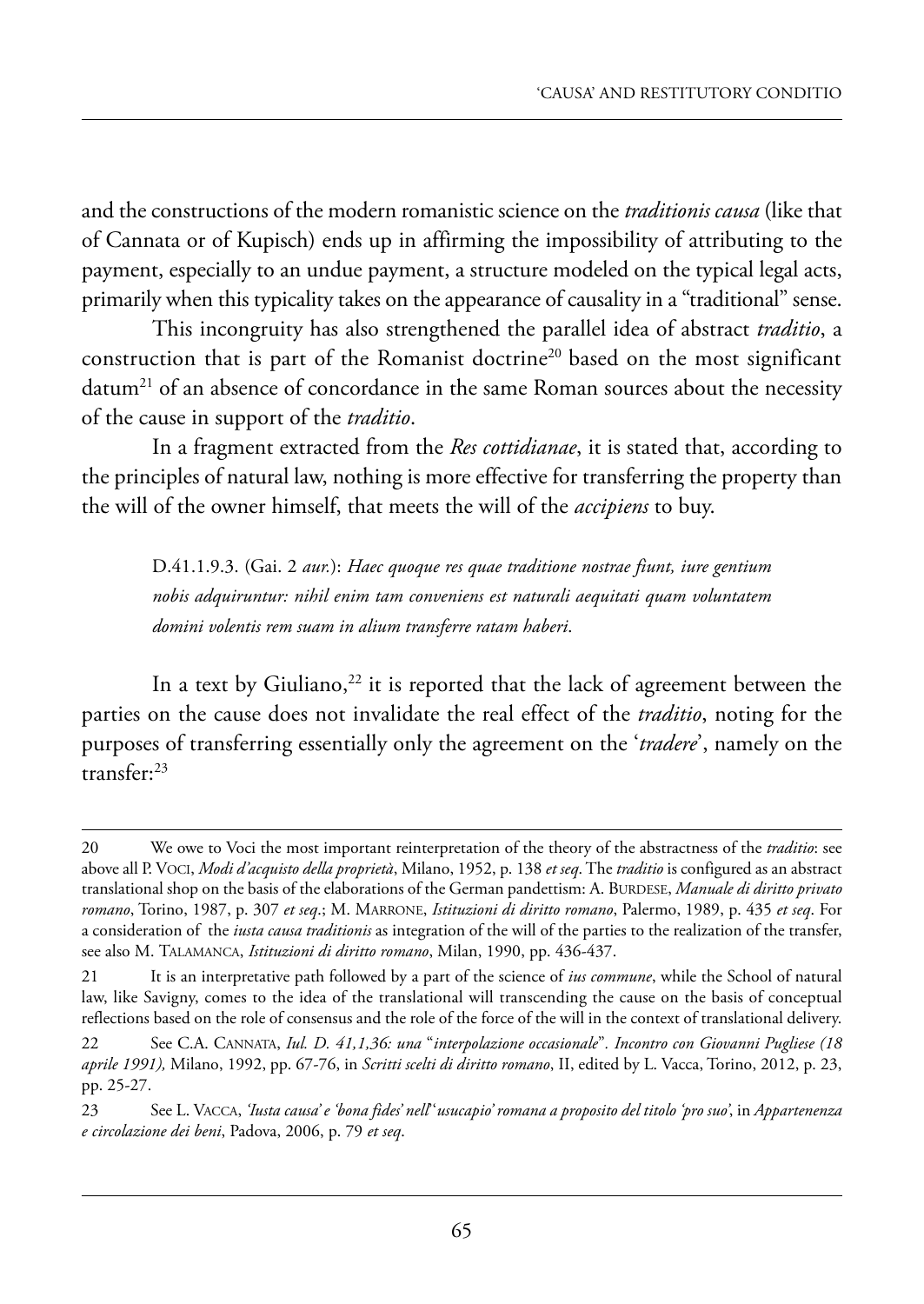d. 41.1.36.13 (iul. 13 *dig*.): *Cum in corpus quidem quod traditur consentiamus, in causis vero dissentiamus, non animadverto cur inefficax sit traditio, veluti si ego credam me ex testamento tibi obligatum esse, ut fundum tradam, tu existemes ex stipulatu tibi eum deberi, nam et si pecuniam numeratam tibi tradam donandi gratia, tu eam quasi accipias, constat proprietatem ad te transire nec impedimento esse quod circa causam dandi atque accipiendi dissenserimus.*

According to the theory formulated on these texts the agreement of the parties would produce the real effect, while the right cause would not be understood in a modern sense as a typical obligatory relationship that underlies the transfer deed, but as an index of the parties' wishes.<sup>24</sup> This implies that the cause, whether 'actual' or 'putative', has no practical relevance, being only a mere proof, a sort of index, of the existence of a reciprocal transferring will.

the clear separation – stemming from the construction of the *traditio* – between obligatory and transferring act does not take into account the relevance of the cause in the ways of acquiring property in the Roman order. Such cause is expressed in rather articulated ways and does not certainly exhaust the mere probative function of the will of the parties in the negotiation.

One cannot avoid giving the right relevance, within the framework of real effectiveness, to the transferring agreement.<sup>25</sup>

#### *4. The* **iusta causa** *as an expression of the qualified translational agreement*

The considerations made on the texts related to the *traditio* support the idea that the cause of the *traditio* would preferably be identified not with the negotiating agreement, but with the transferring agreement: the *traditio*, first of all, would produce the transfer of the goods when the will of the *tradens* and the will of *accipiens* agree on

<sup>24</sup> VoCi, *Modi d'acquisto*, cit., p. 138 *et seq*. according to which the *iusta causa* represents the formal expression of the will of the parties, the only element to which the transferring effectiveness is attributed.

VACCA, *Osservazioni*, cit., pp. 588-589. She notes «his reconstructive scheme undoubtedly appears much closer to the conceptualization of Roman jurists than it is the recourse to the distinction between cause of attribution and cause of justification, or the scheme of the putative cause, but it can appear in its whole in a certain sense 'overstructured 'with respect to the solutions of classical jurisprudence».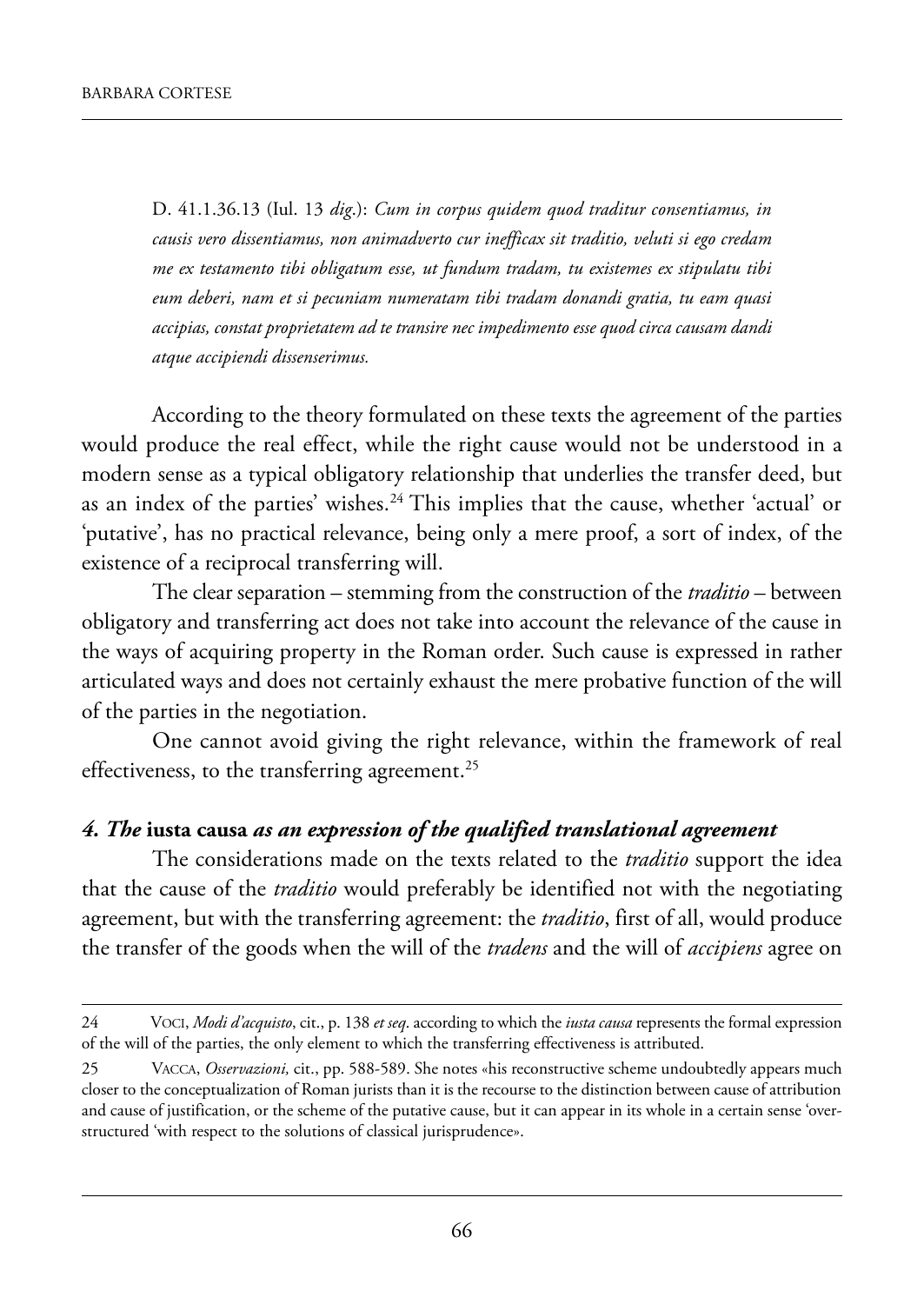the passage of dominical ownership and the essential cause would be the agreement of the transferring wills.<sup>26</sup> This would seem to be the meaning of Giuliano's statement, which notes that if one agrees to do the transfer but disagrees with its cause, there is no reason why the *traditio* should be considered ineffective («cum in corpus quidem quod traditur consentiamus, in causis vera dissentiamus, not animadverto cur inefficax sit traditio...»); and it would seem to consist of the reference ex d. 41.1.9.3 about the *iure gentium* origin of the *traditio*: «nothing complies with natural law and equity as the will to transfer dominion and the will to acquire it».27

As for the reference to the 'cause' of Paul, I believe that the jurist understood the interest in the realization of the goal of the transferring agreement, defined precisely as a just cause: paul takes as a specific example the *causa venditionis* – whose negotiating order, among other things, presented strong peculiarities with regard to the translation aspect linked to the seller's obligation<sup>28</sup> – referring in a rather vague way to the external cause. One could think that it was not necessarily a question of typical *iustae causae*, for example those of negotiation, but of *causae* which could be reconnected to the *traditio* and be "*iustae*" according to the set of parameters of the order. furthermore, it does not seem at all negligible that the Severian jurist precisely stated that the good cause must precede the *traditio* of the good, and that it is thus preexistent with respect to the transferring and non-contextual act as is largely deduced from the use of the '*praecedere*' and '*sequerere*'.<sup>29</sup> In this sense, it seems to refer explicitly to an extrinsic element with respect to the *traditio*, rather than to its constitutive factor, as instead the traditional doctrine on causality wanted. $30$  The extrinsic element can be related to the wider context of the juridical-patrimonial interest that the parties intend to realize through the transferring agreement.

Conversely, the naked *traditio* that, according to Paolo, does not allow the

<sup>26</sup> see VaCCa, *Osservazioni,* cit., p. 589, who speaks about "*causa minima necessaria*".

<sup>27</sup> D. 44.7.55 (Iav. 12 *epist.)* Undoubtedly, there are "oscillations" in the Roman jurisprudence: VACCA, *Annotazioni*, cit., 181 nt. 23, ID., *Osservazioni*, cit., pp. 589-590.

<sup>28</sup> VaCCa, *Annotazioni*, cit., 173, nt. 11.

<sup>29</sup> for Cannata this precedence is merely logical: Cannata, «*Traditio*» *causale*, cit., p. 143.

<sup>30</sup> BETTI, *Sul carattere causale*, cit., p. 114.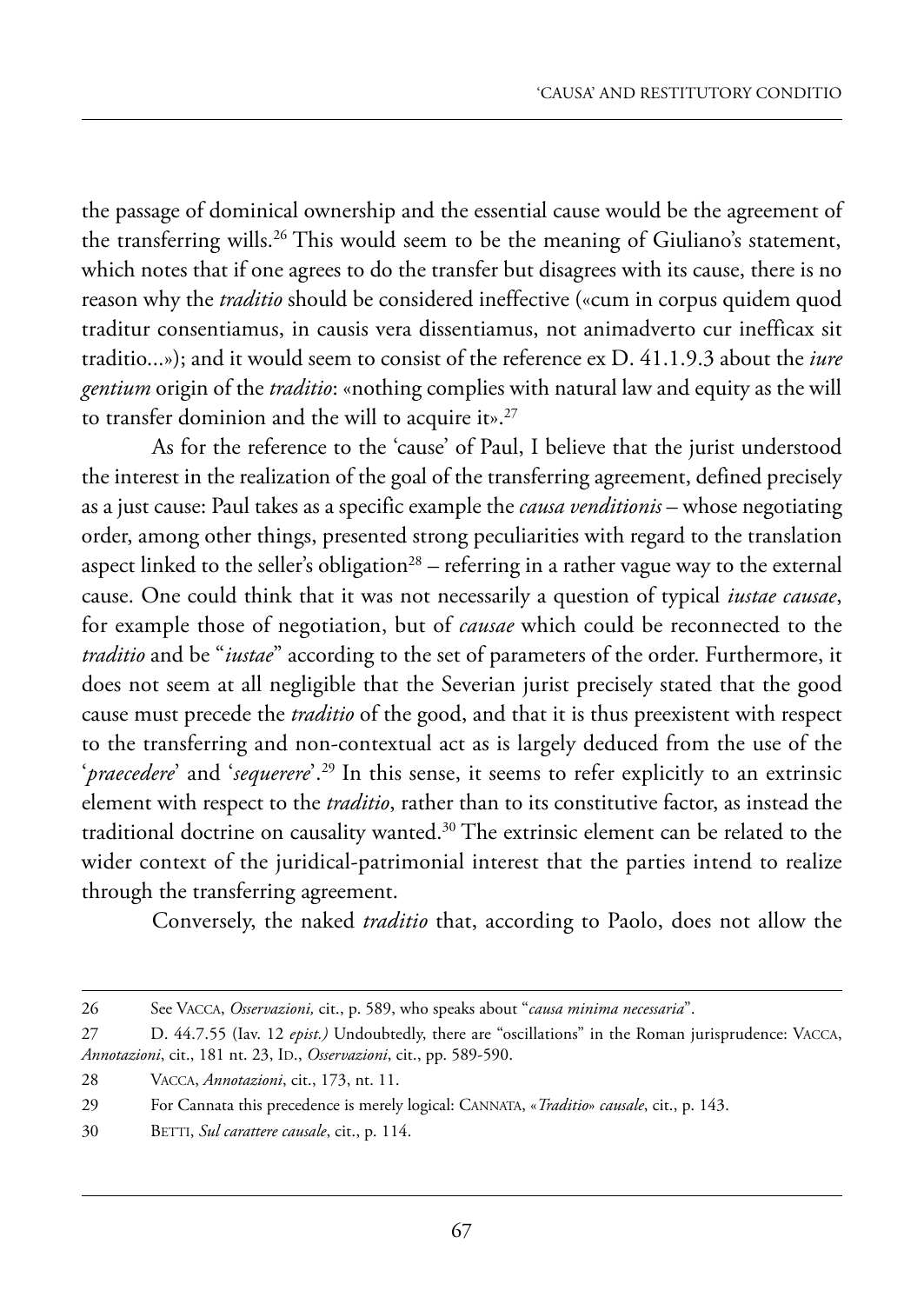domain to be transmitted from the *tradens* to the *accipiens* shall be identified with the mere material delivery, unqualified by the "transferring will" of both parties.

Therefore, the statements contained in the texts can be coherently related to each other: while Giuliano, in  $D. 41.1.36.13$ , addresses the question from the point of view of the transferring effect of the *traditio*, whose real effectiveness is linked to the agreement (*consentiamus*) to transfer (*quod traditur*); Paul, in D. 41.1.31, deals with the aspect of completeness and finality of attribution carried out by *traditio*, for which the good cause is necessary. paul emphasizes that the absence of a valid justification is going to affect not the realization of the real situation (which is only affected by the completion of a naked *traditio* in the sense explained above) but rather the justification of the purchase that, i would add, becomes susceptible to potential removal by *condictio.*

In this sense, the *traditio* would have to be constructed as a causal transfer act, where, however, the transferring cause consists not of the obligation or of the underlying negotiating relationship or of the purpose recognized as typical, but of the agreement of the parties to the production of the translational effect. This does not make the *traditio* a purely abstract store, separated from the juridical foundation of the transfer: the cause identified with the agreement of the *tradens* and *accipiens* aims at realizing, through a real transfer, a specific set of interests, which in some cases is concluded in a negotiation context (for example sale, mortgage, dowry or donation promise), but which can also be detached from such context and be constituted by the purpose that the parties intend to achieve, absorbed directly by the act of delivery (as donation or dowry). This interest determines the "destiny" of the transfer with respect to its consolidation; in this sense, the just cause coinciding with the interest pursued by the parties, which can be identified with a typical negotiating cause or not, is absolutely necessary: precisely its possible absence justifies the presence of the *condictio* as remedial measure*.*

However, this does not affect the immediate transferring purpose. I believe that the same Giuliano endorses this critical reading when referring to the disagreement over the cause, it seems he distinguishes between the transfer plan and the general cause of the transfer, or it seems he separates the 'cause of the attribution' from the 'cause of justification'.<sup>31</sup> This leads us to consider as confirmed and further reinforced the idea

<sup>31</sup> in the opposite sense VaCCa, *Osservazioni,* cit., p. 586.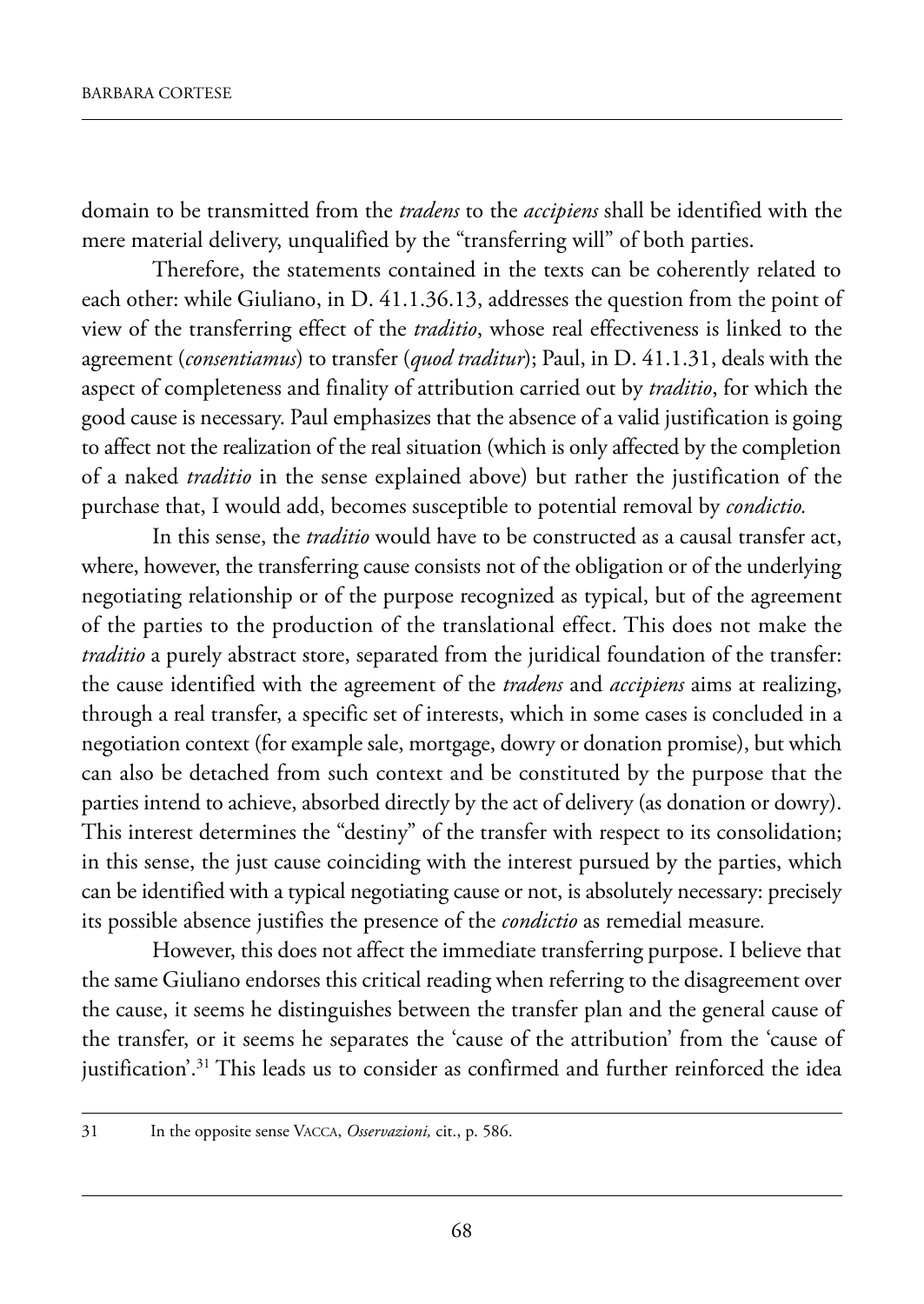that the Roman *prudentes* clearly distinguished the plan of patrimonial attributions from the plan of causal justifications, and that they would take appropriate remedial measures according to the scope of realization of the attribution, whether the cause of justification be real or invalid.

### *5. The restitutory obligation*

The idea that the justification of attribution is dependent on a mechanism different from the one governing the transferring event and the idea that the foundation of the restorative obligation is to be found outside the attribution is not shared in doctrine.32

The foundation of the restoring obligation, which must be isolated from the level of the rights *in rem*, is connected to an assessment of the justification of the act of attribution, $33$  an evaluation stemming from, and I agree with Cannata, criteria of substantial justice.

In this sense, substantive justice operates as a complement to the strict law: the failure to achieve the interests of the subjects of the patrimonial juridical relationship (the just cause) represents a deficiency relative to an element of the case, a deficiency that affects the entire affair of the attribution, preventing the crystallization of the patrimonial consequences from the arising attribution.

<sup>32</sup> Betti, *Sul carattere causale*, cit., p. 117. among those who consider the *traditio causale* in the typical sense, the obligation of *restitutoria* of the *solutio undbiti* derives from the absence of the cause, and the need to resort to the *condictio* would be dictated by the purchase *ex alia causa* of the goods object of the *traditio*, being mainly money that enters the assets of the *accipiens* for confusion. Grosso, voce *Causa*, cit., p. 532 *et seq*.; fuChs, *Iusta causa* traditionis, cit., p. 138 et seq.; KASER, Zur iusta causa, cit., p. 69. Differently SANFILIPPO, 'Condictio indebiti', cit., pp. 41-42, who considers the cause of the *traditio* to be identified with the *cause adquirendi*, whereas the basis of the obligation to *restitutoria* resides in the absence of the *cause retinendi*. Contrary to the idea of sanfilippo, talamanca observes that speaking of a lack of the *cause retinendi* presupposes an evaluation in positive terms of a phenomenon that would be more appropriate to evaluate in negative terms: in the sense that the perspective of the jurists is that of the *solvens*, so that it is preferable to speak of *cause condicendi* with regard to the lack of cause of attribution, rather than of lack of cause of retention of the purchase by the *accipiens*: TALAMANCA, *Rec. a Schwarz*, in AG, 1953, 172 f.

<sup>33</sup> the interest that the *solvens* intends to pursue consists in the extinction of the obligation, but this is not relevant at the time of assignment, in which only the translational agreement is relevant; the interest, on the other hand, is relevant in the second instance, that is, in the cause justifying the restitution. Also VACCA, *Osservazioni*, cit., p. 587 *et seq*.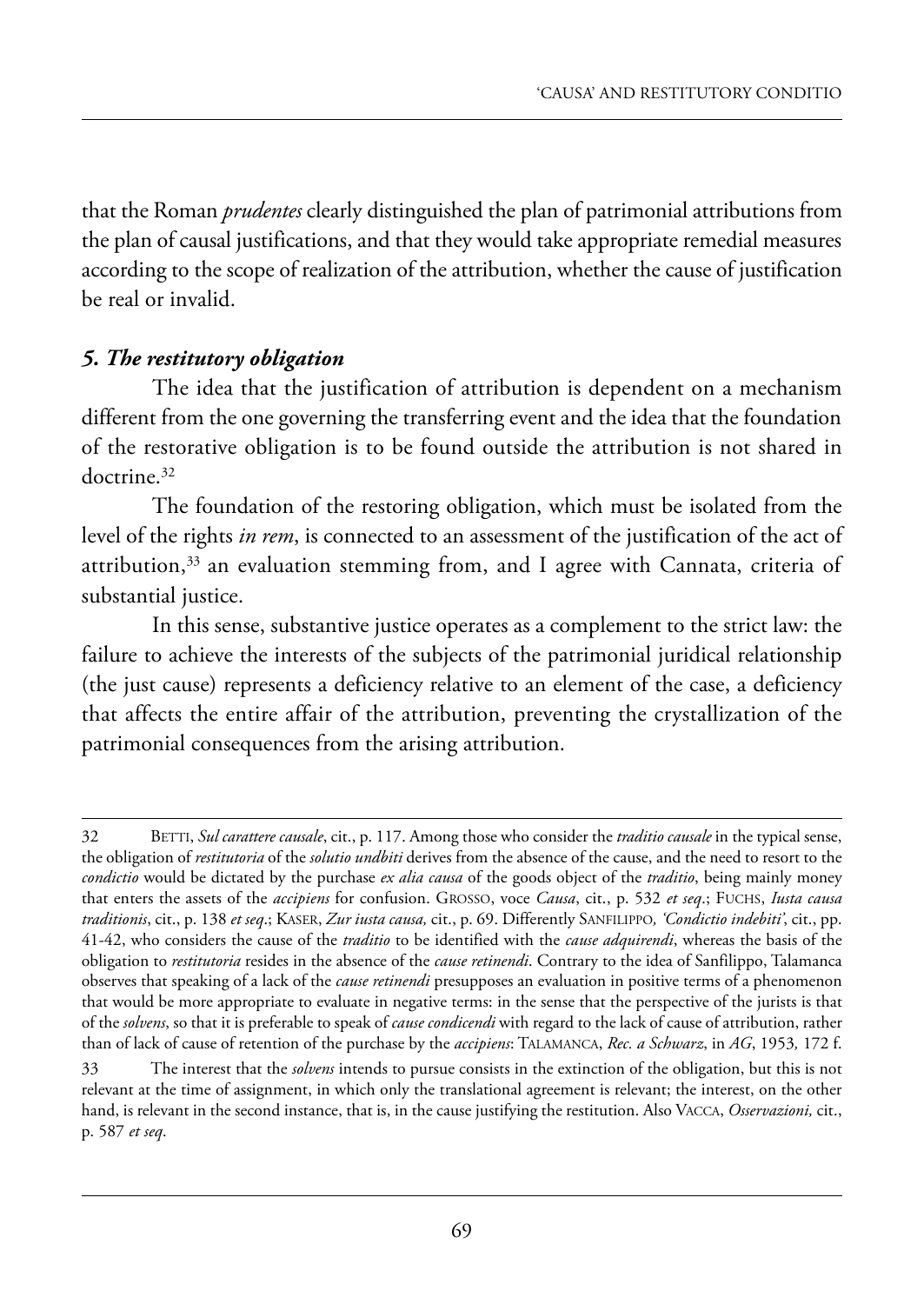Clearly, even these parameters of substantive justice merge into principles that jurisprudence establishes through practical interpretation: the articulation of these principles revolving around the concept of *sine causa* constitutes the application area of the *condictio* in function of the so-called non-contractual restitution.

The main characteristic allowing the *condictio*<sup>34</sup> to cover the vast range of the obligations to a *certum* has already been mentioned: the high degree of abstractness of the formula.35 such abstractness allowed the jurisprudence to foresee the use of the *actio* every time the solution of a case in point required it. it is certain that the original field of application of the action was that of protecting debts deriving from certain types of contracts (mortgage, stipulation, literal contracts).36

however, the use of the *condictio* as a sanction for unjustified attributions was common at a fairly early date, as reported by Ulpiano in his book XVII of the commentary *ad Sabinum*:

D. 12.5.6: Perpetuo Sabinus probavit veterum opinionem existimantim id, quod ex *iniusta causa apud aliquem sit, posse condici: in qua sententia etiam Celsus est.*

the text is a clear example of the opinion of the *veteres* (the *fundatores* of the *ius civile* up to and including Quinto Mucio)<sup>37</sup> according to which what is found in

<sup>34</sup> the protection of the obligation in the technical sense is mainly linked to the birth of the process *per formulas* and its evolution (Cannata, *Per una storia,* cit., pp. 180-182). the formula was composed of several parts, including mainly *intentio* and *condemnatio*: see d. mantoVani, *Le formule del processo privato romano*. *Per la didattica delle Istituzioni di diritto* romano, 2, padova, 1999.

<sup>35</sup> the intention, part of the formula in which the claim of the actor is reproduced, was characterized by abstractness. it affirmed the existence of a debt of certain pecuniary or certain *res* without mentioning the cause, or the constitutive source of giving work. thus, it has been reconstructed the structure of the formulation of the *condictio certae pecuniae*: «si paret n. negidium a. agerio sestertium X mila dare oportere». for the *condictio certae rei*: *«*si paret N. Negidium AAA. Agerio tritici Africi optimi modios centum dare oportere».

<sup>36</sup> Cic. *Pro Roscio com.* 5.14; Gai.4.4; D. 12.1.9pr.-3. See for example DONATUTI, *Le 'causae'*, cit., p. 706; B. alBanese, *Per la storia del'creditum'*, in *AUPA*, XXXii, 1971, p. 5 *et seq*.; Cannata, *La classificazione*, cit., pp. 272- 273.

<sup>37</sup> r. Von maYr, *Die* '*condictio' des römischen Privatrecht,* leipzig, 1900, p. 124; o. Behrends, *Les 'veteres' et la nouvelle jurisprudence à la fin de la république*, in *RHDFE*, lVi, 1977, p. 8 *et seq*.; m. talamanCa, *Pubblicazioni pervenute alla direzione*, in *BIDR*, XCVi-XCVii, 1983-1984, p. 916; m. horak, *Wer wassen die* veteres*? Zur*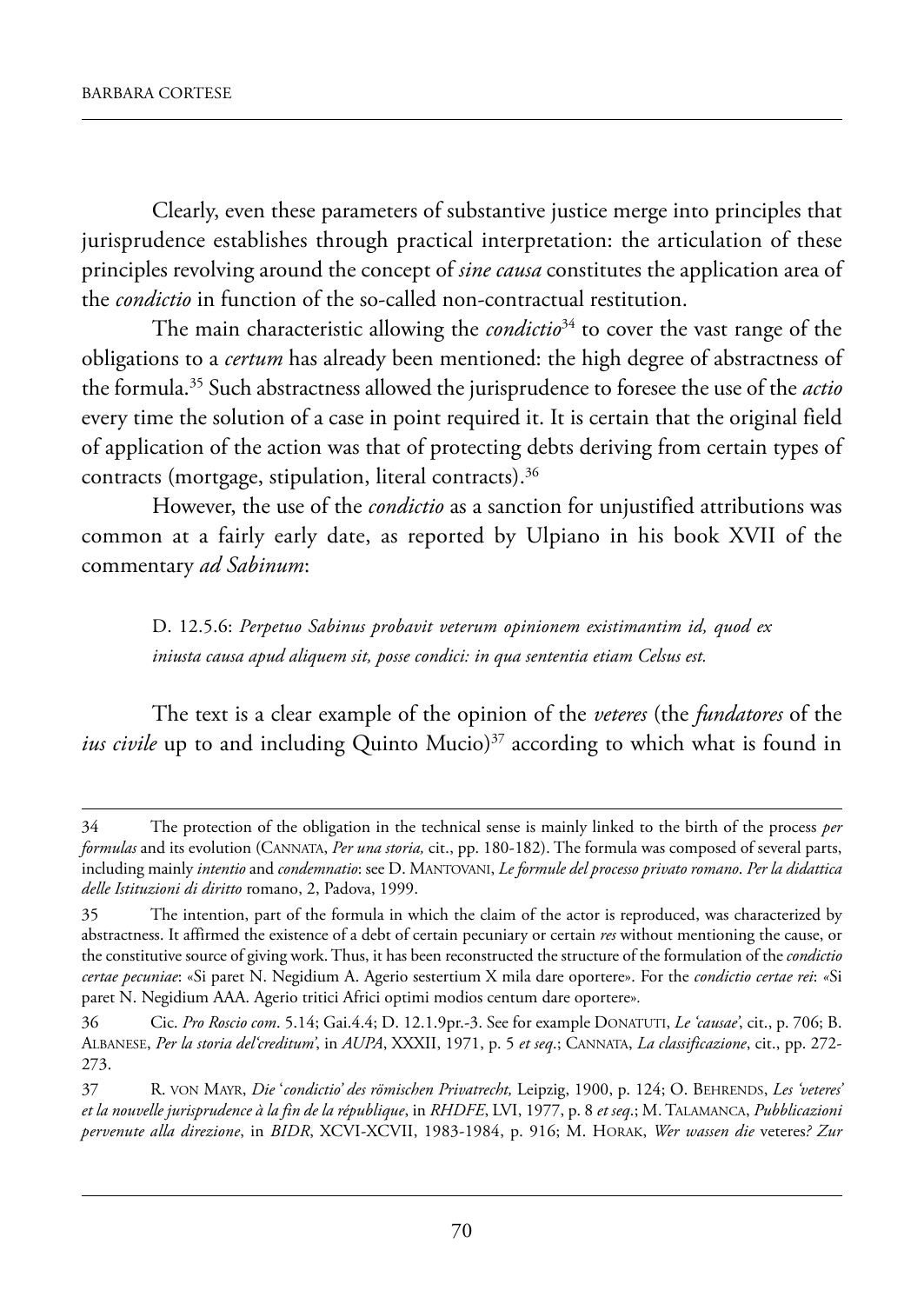someone's property for an unjust cause can be recovered by *condictio*; the opinion was shared by Sabino and Celso. Therefore, Ulpiano not only refers us to the conceptual data but also tells us that it is an opinion shared by much of classical jurisprudence.

The principle condensed in the *opinio* refers to the hypotheses of patrimonial attributions which, albeit valid and effective on a real level, are devoid of a cause (*iusta*) and therefore subject to removal by *condictio*; *actio* that allowed the recovery, in pecuniary terms, of the *certum* unjustly attributed. Considering that the statement of the *veteres* is very general, this has inevitably given rise to different interpretations both on the meaning to be attributed to the '*quod apud aliquem est',*<sup>38</sup> and on the meaning of the 'unjust cause'. As far as concerns the first aspect, over time the jurisprudence has shown different oscillations, which make it possible to identify *dationes* as privileged context, even if with openings towards forms of attribution, even indirect, that is to say attributions that are not directly related to behaviors implemented by the subjects involved in the unjustified attribution.<sup>39</sup>

As for the general meaning of the unfair cause, it is also specified with time by the overlapping of the casuistic solutions.<sup>40</sup>

This is what I believe needs to be highlighted, especially from the perspective of this study: starting from a consolidated opinion in the first "creative" jurisprudence, a system of protection based on the condition that developed through the concepts of '*ex iniusta causa*' or '*sine* (*iusta*) *causa*' and of '*quod est apud aliquem*', whose scope has

*Terminologie der klassischen römischen Juristen*, in *Vestigia Iuris Romani. Festschrift für G. Wesener zem 60. Geburstag am 3. Juni 1992*, edited by Klingeberg-Rainer-Stiegler, Graz, 1992, p. 201 et seq.; VACCA, Osservazioni, cit., p. 576 *et seq.*; see also Cannata, *Cum alterius detrimento*, cit., p. 559.

<sup>38</sup> the remedy covered a rather wide field of application, that of transfers of goods, mainly occupied by the *dationes*. Nevertheless, the translational data did not exhaust the cases of attributions for which the *condictio* was operational; among the first to dismantle this assumption in doctrine see R. SANTORO, *Studi sulla condictio*, cit., p. 185 *et seq*.; recently saCCoCCio, *Si certum petetur*, cit., p. 98; p. 103.

<sup>39</sup> On the oscillations, evidence of this can be found in the texts: D. 12.1.32 (Cels. 5 *dig.*) D. 12.6.33 (Iul. 39 *digest.*) D. 12.1.23 (Afr. 2 *quaest.*) in which the concession of the *condictio* is alternated only for the recovery of the *certum* deriving from a shop between the parties and the overcoming of the assumption of the *negotium contractum*: s. peroZZi, *Le obbligazioni romane*, cit., p. 102 *et seq*.; sanfilippo, *Condictio indebiti*, cit., p. 54; kaser, *Das römische Privatrecht*, i, cit., p. 497; l. pelleCChi, *L'azione in ripetizione*, cit., 80; Cannata, *Cum alterius detrimento*, cit., p. 563 *et seq*.; saCCoCCio, *Si certum petetur*, cit., p. 378 e p. 390.

<sup>40</sup> D. 12.7.2; D. 12.1.32; D. 19.1.30pr.; D. 12.6.23pr.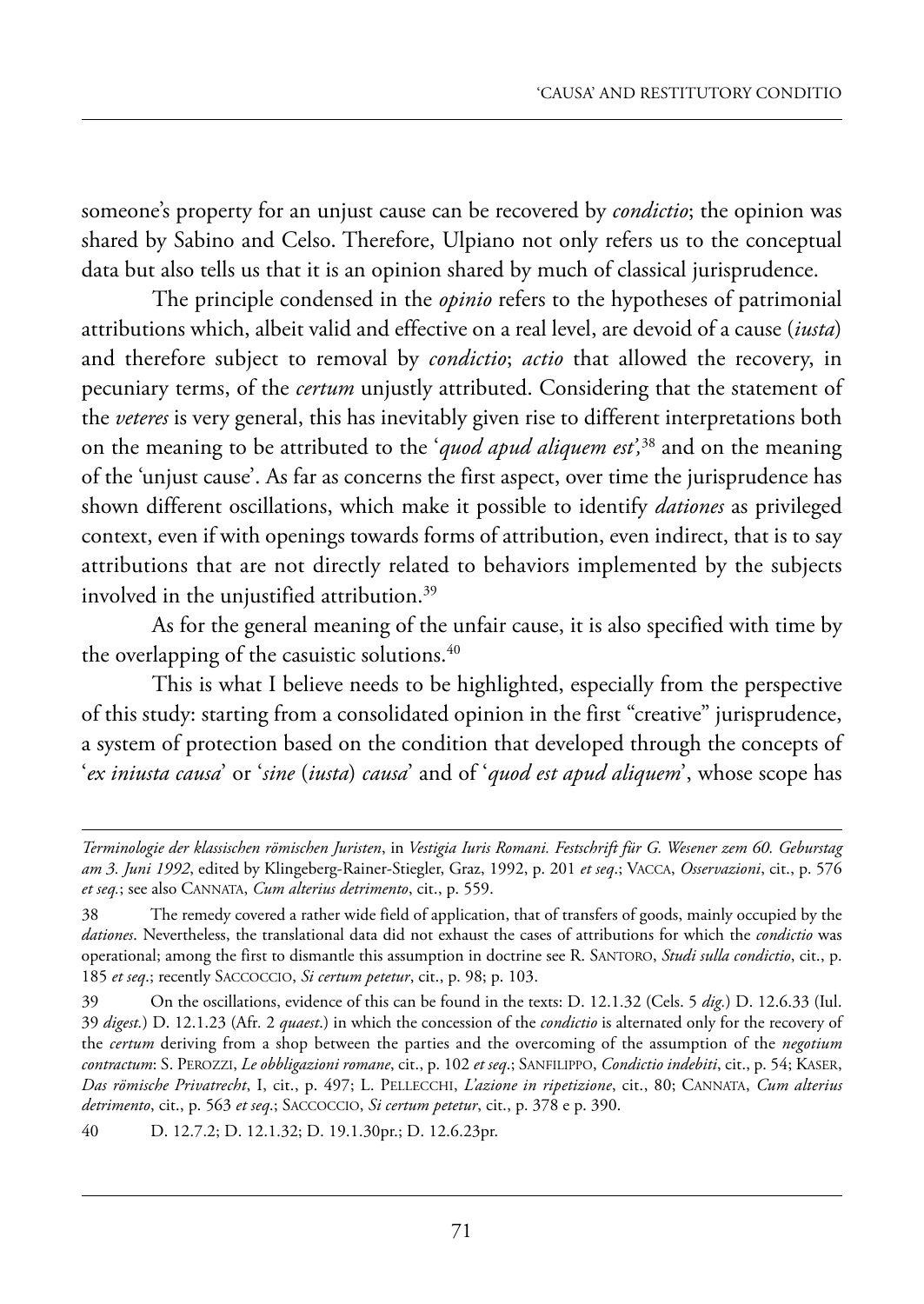been specified by the stratification of practical solutions. This is confirmed by Papiniano in

> d.12.6.66 (pap. 8 *quaest*.): *Haec condictio ex bono et aequo introducta, quod alterius apud alterum sine causa deprehenditur, revocare consuevit*.

> «This condition is an action created according to what is right: allowing to recover what someone, without cause, has taken from others».

papiniano says 'introduced,' which i think gives the idea of a use of the *condictio* in a negotiating context different from what was originally foreseen, and this new interpretation follows the way paved by the previous jurists.

Not even Papiniano defines the concept of *sine causa*, on which the granting of the *condictio* depends, as well as the generic anchor is the *quod alterius apud alterum deprehenditur*. I believe this is due to the fact that it is intended to express the expansive force of a rule which, at the time of Severian, provides a unique way to offer solutions regarding refunds.<sup>41</sup>

a general picture of the '*sine causa*' that seems to summarize the results of the previous jurisprudential reflections is the one proposed in the opening fragment of title D.12.7.1 which contains a text of the XLIII book of the commentary *ad Sabinum* by Ulpiano:

*Est et haec species condictionis, si quis sine causa promiserit vel si solverit quis indebitum. qui autem promisit sine causa, condicere quantitatem non potest quam non dedit, sed ipsam obligationem.* 1: *Sed et si ob causam promisit, causa tamen secuta non est, dicendum est condicctionem locum habere.* 2: *Sive ab inizio sine causa promissu est, sive fuit causa*

<sup>41</sup> this has not prevented a reflection in terms of substantial application with regard to the *'repetere'* as shown by the long fragment of paul. 12.6.65pr.-9 (17 *ad Plaut*.) which at the beginning states: *In summa, ut generaliter de repetitione tractemus, sciendum est dari aut ob transactionem aut ob causam aut propter condicionem aut ob rem aut indebitum: in quibus omnibus quaeritur de repetitione.* The Pauline treatment of the *dationes* that gives rise to the *repetitio* offers a glimpse of the large space occupied by unjustified translational data in the area of unjustified attributions sanctioned by *condictio*: on this point, see above all PELLECCHI, *L'azione di ripetizione*, cit., *passim*, p. 158 *et seq*.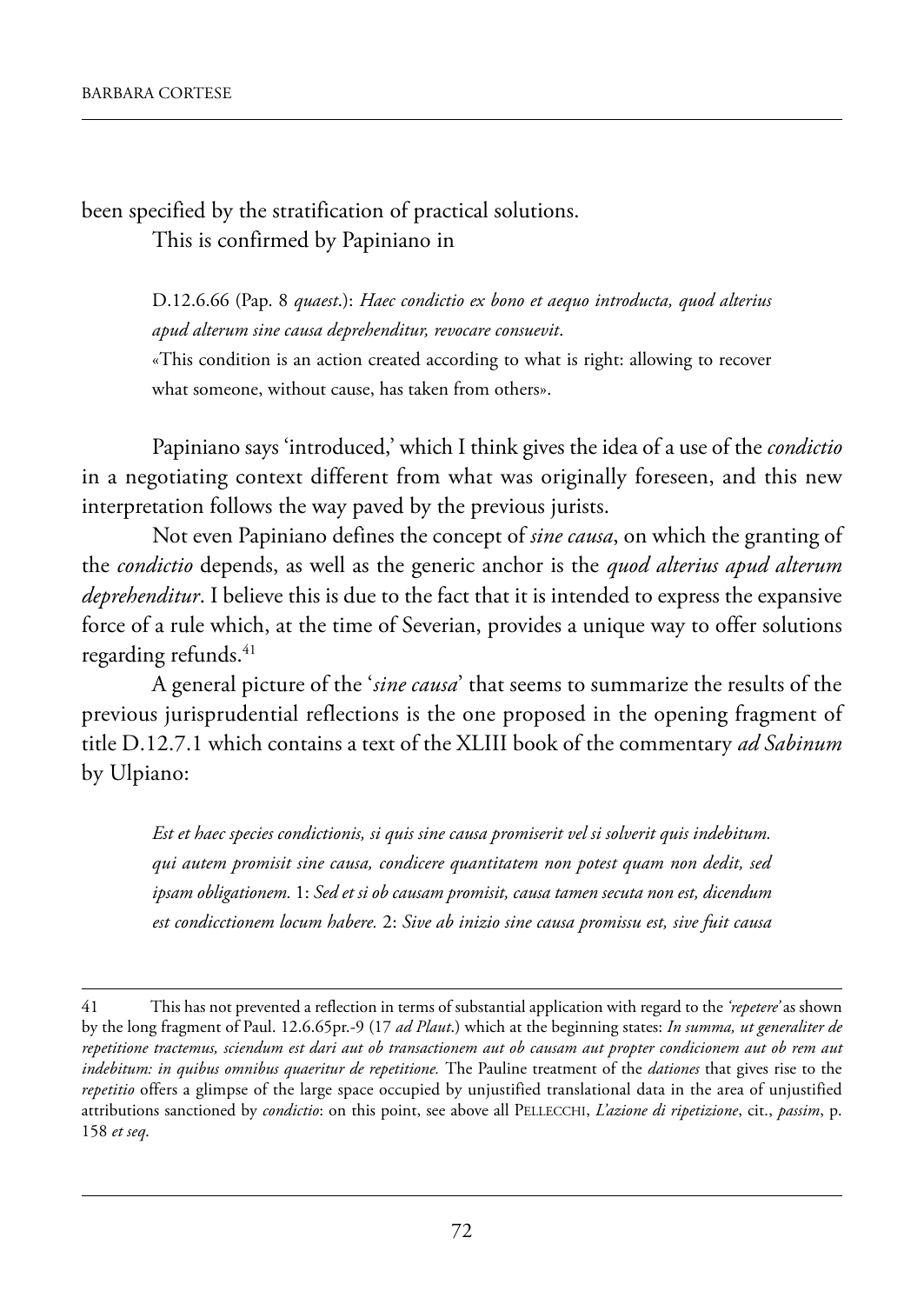*promittendi finita est vel secuta non est, dicendum est condictioni locum fore.* 3: *Constat id demum posse condici alicui, quod vel non ex iusta causa ad eum pervenit, vel redit ad non iustam causam*.

in the text the jurist states that the condition applies to the *stipulatio* without a cause, as well as to the debtor. Even the one who promised without cause, who cannot recover what he did not give, can act to be released from the obligation. Ulpiano then, in point 2, goes on to clarify that the action finds application even when there was a *stipulatio*, furnished with cause, to which the cause then did not follow up; the *condictio* therefore will be had both when it has been promised without cause, and when there has been a cause that then has not been realized. The passage ends at point 3, when he affirms that all the assets included in the patrimony of a subject not because of a just cause can be object of *condictio*.

The text of Ulpiano presents the different articulations posed by the *sine causa*, so not necessarily a lack of justification *ab origine* of the attribution, but also its disappearance or its subsequent exhaustion.

The theorizing of the '*sine causa*' of Ulpiano must be placed in connection with the general statements concerning unjustified attributions, as well as with the solutions that the jurisprudence has formulated throughout the classical period. The overlap of the solutions underlying the reflections of the jurists allows to grasp a conceptual identity between the *sine causa* of Papiniano and Ulpiano and the unfair cause the *veteres* referred to, as well as sabino and Celso.

On the matrix of the principle that provides for the removal of unjustified attributions, a specific in-depth analysis is needed.<sup> $42$ </sup> For the purpose of the present paper, I will limit myself to observing that the evaluation of the existence of a suitable justification for attributions occurs according to parameters of the *bonum et aequum*.

As we have tried to highlight, this sketching of the restorative duty has its roots in a rule elaborated by Republican jurisprudence that remains constant throughout the

<sup>42</sup> kupisCh, entry *Arricchimento,* cit., p. 427 *et seq*. Cannata, *Cum alterius detrimento*, cit., p. 544; VaCCa, *Osservazioni*, cit., p. 576 *et seq*.; Cortese, *Quod sine iusta causa*, cit., p. 29 *et seq*.; p. 83 *et seq*.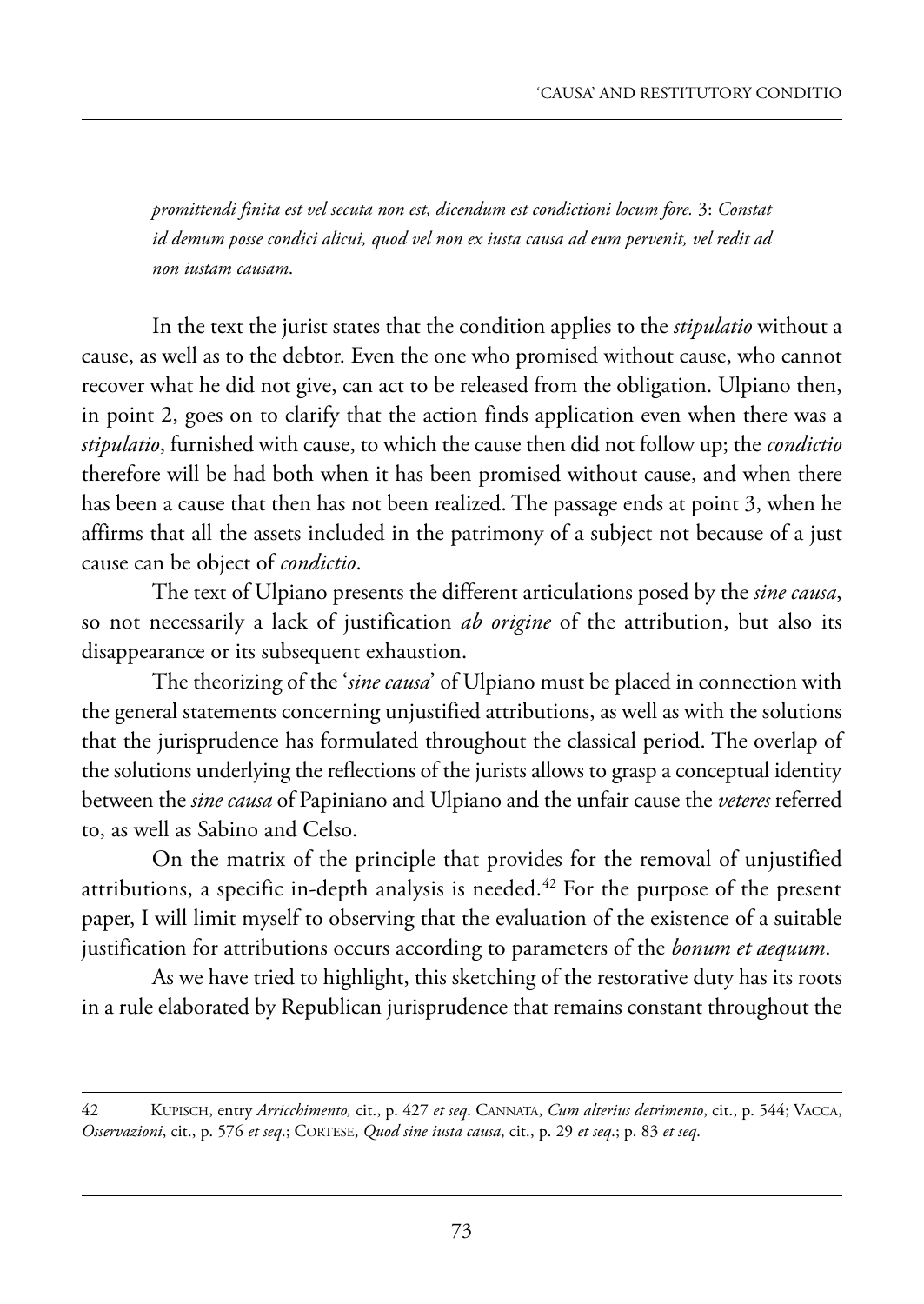long phase of the so-called classic creative jurisprudence:

D. 12.5.6: Perpetuo Sabinus probavit veterum opinionem existimantim id, quod ex *iniusta causa apud aliquem sit, posse condici: in qua sententia etiam Celsus est.*

The progressive design of the individual cases has led the Roman criticism to the identification of the necessary preconditions for the possibility of the *condictio*: *the datio and the sine causa*. However, although the texts report the frequent recurrence of some substantial elements in the context of granting the *condictio*, it is more appropriate not to become rigid in the formulation of specific application requirements. it was not a matter of jurisprudence to elaborate a restorative system of the *condictio* based on fixed presuppositions; on the contrary the malleability of the *actio* allowed the named progressive delineation of its applicative sphere, in relation to the resolution of the single cases.

As for the specific profile of the *sine* (*iusta*) causa, I wanted to highlight here the necessary separation, although not conceptually formalized in the context of the *prudentes*, between the cause of the transfer and the cause of the restitution.

we have tried to demonstrate, precisely through the example of *indebiti solutio*, that the aspect of the case supporting the attributions was articulated in a complex way: on the one hand, relevance was attributed to the cause of the transfer, with the elaboration of substantial mechanisms or of procedural tools that allowed a purchase of the property perfectly legitimate and valid for the sorting; on the other hand recourse was made to corrective tools of translational events which, although permitted by the real order, were not justified according to the more strictly equitable instances, also parts of the complex Roman order.

The interpretative problem that has arisen in both Roman and civil law doctrine is due to the rigid overlap of the two causal levels, an overlap that has led to serious problems of compatibility between the construction of substantial cases and the procedural action of repetition.

In some cases, the cause of the transfer and the cause of the justification certainly converge: this is the typical example of the legal acts imposing obligations to give; here, however, the control of the justification cause is absorbed upstream by the cause of the transfer recognized as typical by the law and therefore valid, "fair".